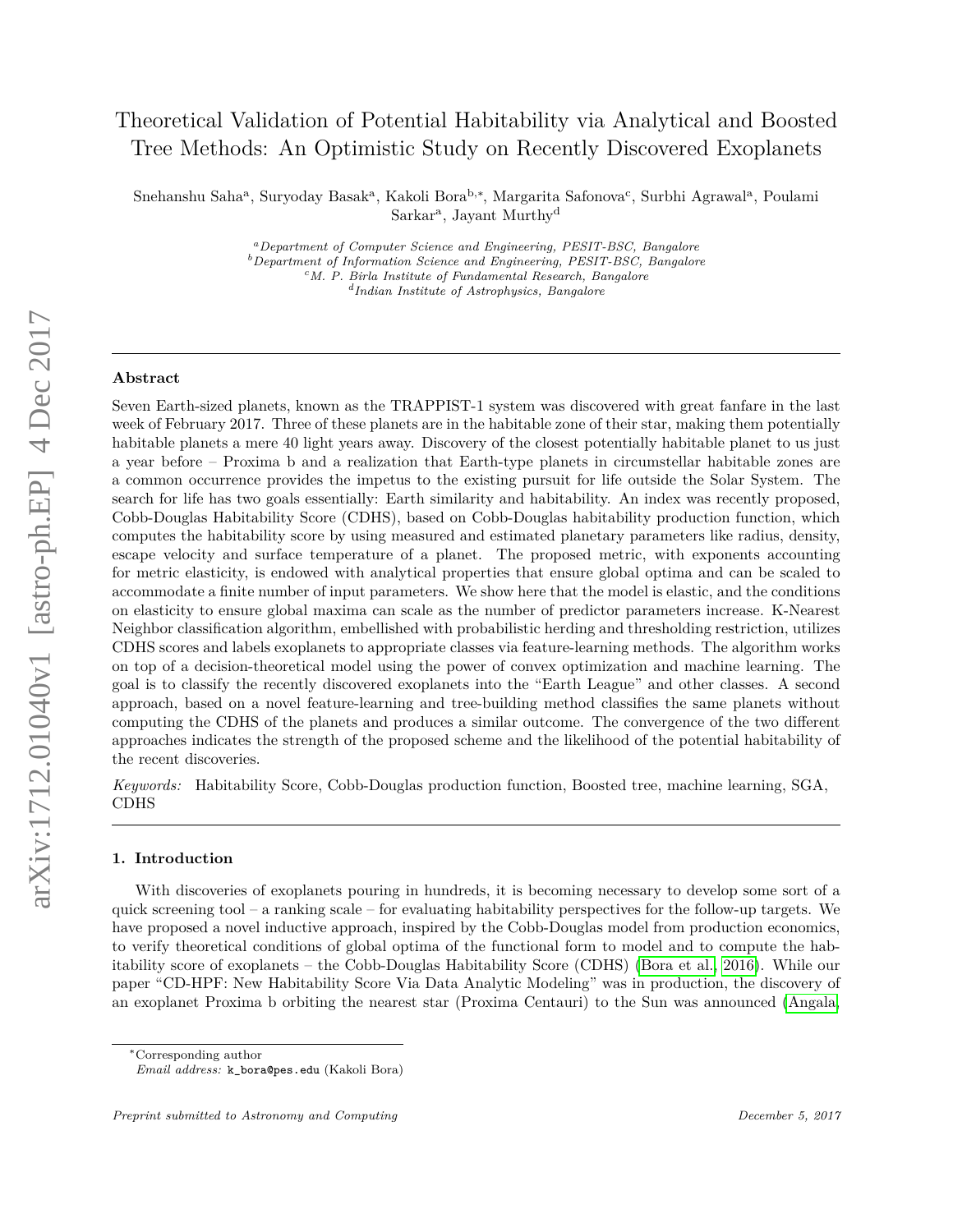[2016\)](#page-16-0). This planet generated a lot of stir in the news [\(Witze, 2016\)](#page-16-1) because it is located in the habitable zone and its mass is in the Earth's mass range: 1*.*27−3 M⊕, making it a potentially habitable planet (PHP) and an immediate destination for the Breakthrough Starshot initiative [\(Starshot, 2016\)](#page-16-2). A few months after the announcement of Proxima b, another family of terrestrial-size exoplanets – the TRAPPIST-1 system – was discovered [\(Gillon, 2016\)](#page-16-3).

This work is motivated by testing the efficacy of the suggested model, CDHS, in determining the habitability score, the proximity to the "Earth-League", of the recently discovered Proxima b. The habitability score model has been found to work well in classifying previously known exoplanets in terms of potential habitability. Therefore it was natural to test whether the model can also classify it as potentially habitable by computing its habitability score. This could indicate whether the model may be extended for a quick check of the potential habitability of newly discovered exoplanets in general. As we see in **Section [6](#page-11-0)**, this is indeed the case with the TRAPPIST-1 planets.

The flowchart in Figure [1](#page-2-0) summarizes our new approach to the habitability investigation of exoplanets. (on the example of Proxima b and TRAPPIST-1 system). This approach is based on combination of two methods. The outcome of classification of exoplanets based on the CDHS (Method 1) is tallied with another classification method which discriminates samples (exoplanets) into classes based on the features/attributes of the samples (Method 2). The similar outcome from both approaches (the exoplanets are classified into the same habitability class), markedly different in structure and methodology, fortifies the growing advocacy of using machine learning in astronomy.

The habitability score model considers four parameters/features, namely mass, radius, density and surface temperature of a planet extracted from the PHL-EC (Exoplanet Catalog hosted by the Planetary Habitability Laboratory  $(PHL))^1$  $(PHL))^1$ . Though the catalog contains 68 observed and derived stellar and planetary parameters, we have currently considered only four for the CDHS model. CDHS does encounter problems commonly found in convex functional modeling, such as scalability and curvature violation. We show here that the CDHS model is scalable, i.e. capable of accommodating more parameters (see Section [4](#page-8-0) on model scalability, and Section 3 in supplementary file (Proof of model scalability), [SuppFile](#page-16-4) [\(2017\)](#page-16-4) for the proof of the theorem). Therefore, we may use more parameters in future to compute the CDHS. The problem of curvature violation is tackled in Sec[.4](#page-8-0) later in the paper.

PHL classifies all discovered exoplanets into five categories based on their thermal characteristics: nonhabitable, and potentially habitable: psychroplanet, mesoplanet, thermoplanet, and hypopsychroplanet. Proxima b and the TRAPPIST-1 system are amongst the recent additions to the catalog with recorded features. Here, we employ a non-metric classifier to predict the class label of the recently discovered exoplanets. We compute the accuracy of our classification method, and aim to reconcile the result with the habitability score of the recently discovered exoplanets, which may suggest its proximity to the "Earth League". We call this an investigation in the optimistic determination of potential habitability. The hypothesis is the following: a machine learning-based classification method, known as boosted trees, classifies exoplanets and returns some with the class by mining the features present in the PHL-EC (Method 2 in Figure [1\)](#page-2-0). This process is independent of computing the explicit habitability score for recently developed exoplanets (*aka* Method 1 in Figure [1\)](#page-2-0), and indicates habitability class by learning attributes from the catalog. This implicit method should match the outcome suggested by the CDHS. In other words, the class label of exoplanets predicted by the implicit method (Method 2) should correspond to the appropriate CDHS of those exoplanets. This is demonstrated in Table [7.](#page-14-0)

The second approach is based on XGBoost – a statistical machine-learning classification method used for supervised learning problems, where the training data with multiple features are used to predict a target variable. Authors intend to test whether the two different approaches to investigate the habitability of Proxima b and the TRAPPIST-1 planets, analytical and statistical, converge with a reasonable degree of confidence. The paper is split into two layers. The first layer considers Proxima b as a test case, and the latter layer applies our methods on the Trappist-1 system. Trappist-1 was discovered later than Proxima b

<span id="page-1-0"></span><sup>1</sup>The latest updated (May 2017) dataset can be downloaded from the PHL website: [http://phl.upr.edu/projects/habitable](http://phl.upr.edu/projects/habitable-exoplanets-catalog/data/database)[exoplanets-catalog/data/database](http://phl.upr.edu/projects/habitable-exoplanets-catalog/data/database)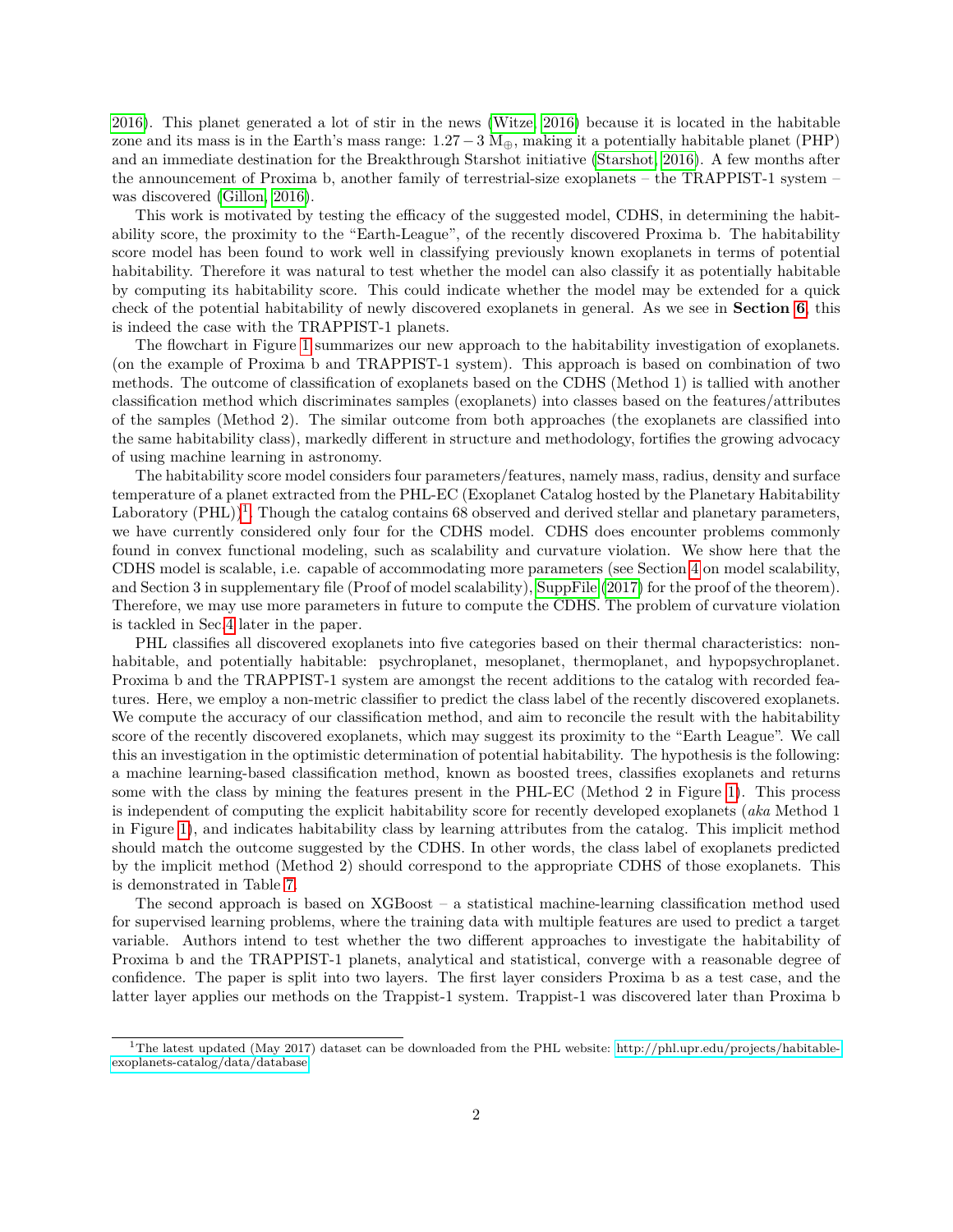<span id="page-2-0"></span>

Figure 1: The convergence of two different approaches in the investigation of potential habitability. The outcome of the explicit scoring scheme placed Proxima b in the "Earth League", which is synonymous to being classified as potentially habitable.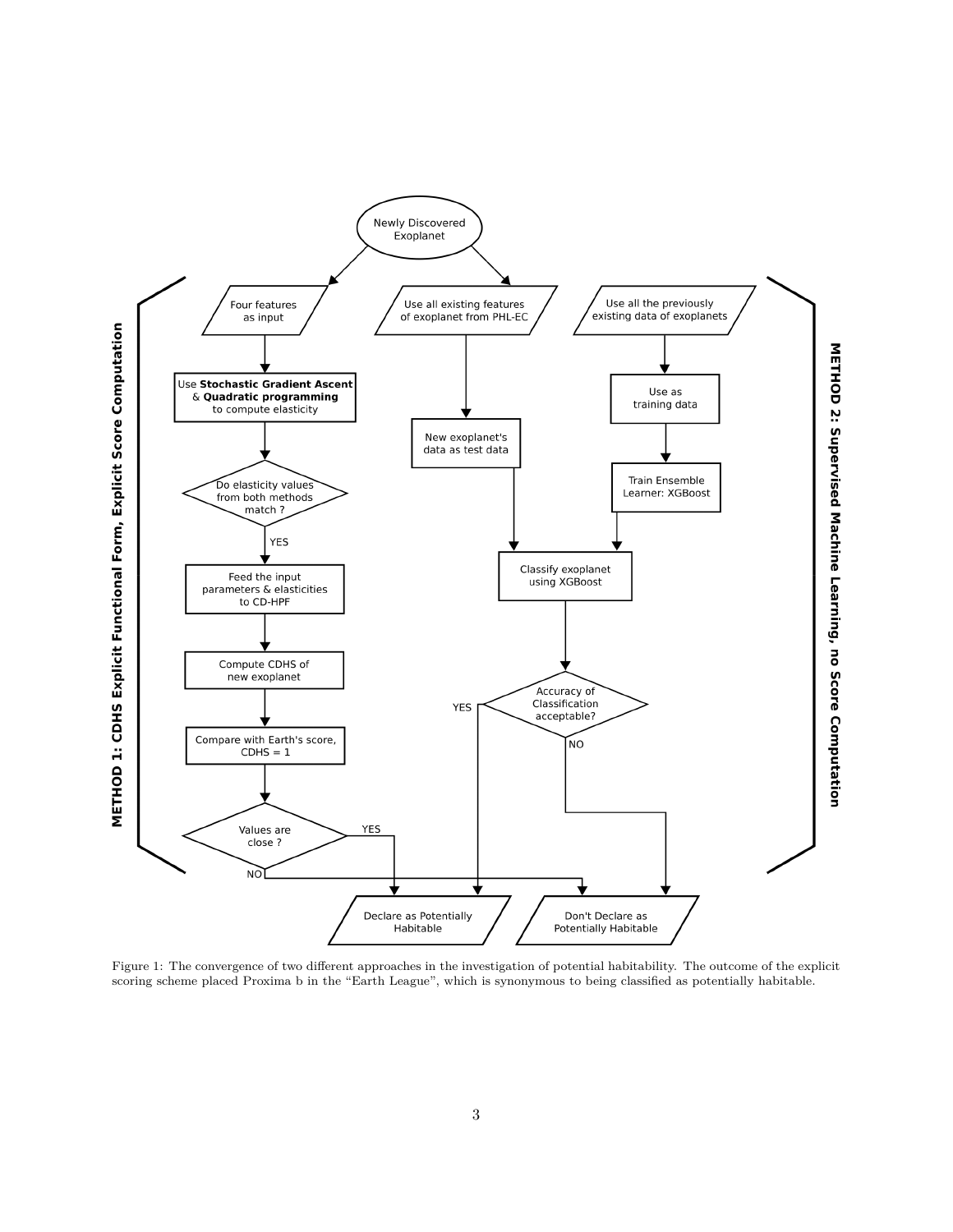and, hence the section Sec. [6](#page-11-0) was added.

The paper is organized as follows. Sections [2,](#page-3-0) [3,](#page-5-0) [4,](#page-8-0) and [5](#page-9-0) elaborate the theory and methods and discuss the implications on Proxima b as a test case (Layer 1). Section [6](#page-11-0) forms layer 2, focusing on the Trappist-1 system. Section [7](#page-12-0) elaborates the overall efficacy of our approach applied to Proxima b and Trappist-1 system. Supplementary file [\(SuppFile, 2017\)](#page-16-4) presents the theory of CDHS (sections 3, 4 and 5) and classification by boosted trees (section 6) in detail.

# <span id="page-3-0"></span>**2. Analytical Approach via CDHS**

We begin by discussing the key elements of the analytical approach. The parameters of Proxima b were extracted from the PHL-EC: minimal mass 1.27 EU, radius 1.12 EU, density 0.9 EU, surface temperature 262.1 K, and escape velocity 1.06 EU, where EU is the Earth Units. Its Earth Similarity Index (ESI), estimated using a simplified version<sup>[2](#page-3-1)</sup> of the ESI, is 0.87. By definition, ESI range is from 0 (totally dissimilar to Earth) to 1 (identical to Earth), only planets with ESI ≥ 0*.*8 are considered to be Earth-like.

## *2.1. Earth Similarity Index*

In general, the ESI value of any exoplanet's planetary property is calculated using the following expression [\(Schulze-Makuch et al., 2011\)](#page-16-5),

<span id="page-3-2"></span>
$$
ESI_x = \left(1 - \left|\frac{x - x_0}{x + x_0}\right|\right)^{w_x},\tag{1}
$$

where  $x$  is a planetary property – radius, surface temperature, density, or escape velocity,  $x_0$  is the Earth's reference value for that parameter, i.e. 1 EU, 288 K, 1 EU and 1 EU, respectively, and  $w_x$  is the weighted exponent for that parameter. After calculating ESI for each parameter by Eq. [1,](#page-3-2) the global ESI is found by taking the geometric mean  $(G.M.)$  of all four  $ESI<sub>r</sub>$ ,

<span id="page-3-3"></span>
$$
ESI = \left(\prod_{x=1}^{n} ESI_x\right)^{\frac{1}{n}}.
$$
\n
$$
(2)
$$

The problem in using Eq. [2](#page-3-3) to obtain the global ESI is that sometimes there no available data to obtain all input parameters, such as in the case of Proxima b – only its mass and the distance from the star are known. Due to that, a simplified expression was proposed by the PHL for ESI calculation in terms of only radius and stellar flux,

<span id="page-3-4"></span>
$$
ESI = 1 - \sqrt{\frac{1}{2} \left( \frac{R - R_0}{R + R_0} \right)^2 + \left( \frac{S - S_0}{S + S_0} \right)^2},
$$
\n(3)

where *R* and *S* represent radius and stellar flux of a planet, and  $R_0$  and  $S_0$  are the reference values for the Earth. Using 1.12 EU for the radius and  $0.700522$  EU for the stellar flux, we obtain ESI = 0.8692. It is worth mentioning that once we know one observable – the mass – other planetary parameters used in the ESI computation (radius, density and escape velocity) can be calculated based on certain assumptions. For example, the small mass of Proxima b suggests a rocky composition. However, since 1.27 EU is only a low limit on mass, it is still possible that its radius exceeds  $1.5 - 1.6$  EU, which would make Proxima b, not rocky [\(Rogers, 2014\)](#page-16-6). In the PHL-EC, its radius is estimated using the mass-radius relationship

$$
R = \begin{cases} M^{0.3} & M \le 1\\ M^{0.5} & 1 \le M < 200\\ (22.6) M^{(-0.0886)} & M \ge 200 \end{cases}
$$
 (4)

Since Proxima b mass is 1.27 EU, the radius is  $R = M^{0.5} \equiv 1.12$  EU. Accordingly, the escape velocity was calculated by  $V_e = \sqrt{2GM/R} \equiv 1.065$  (EU), and the density by the usual  $D = 3M/4\pi R^3 \equiv 0.904$  (EU) formula. If we use all four parameters provided in the catalog, the global ESI becomes 0.9088.

<span id="page-3-1"></span><sup>2</sup>http://phl.upr.edu/projects/earth-similarity-index-esi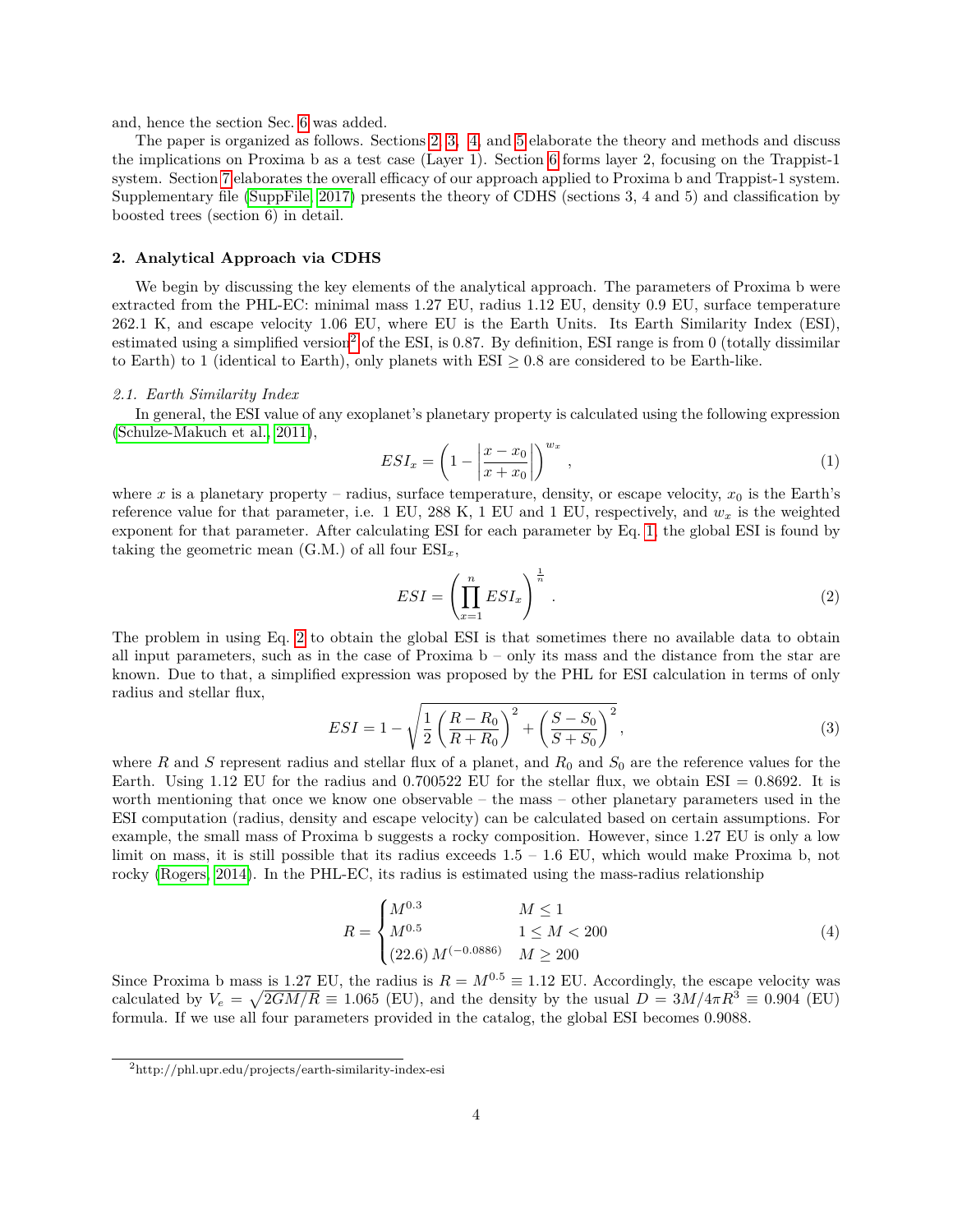## <span id="page-4-2"></span>*2.2. Cobb Douglas Habitability Score (CDHS)*

We have proposed the new model of the habitability score in [\(Bora et al., 2016\)](#page-15-0) using a convex optimization approach [\(Saha, 2016\)](#page-15-1). In this model, the Cobb Douglas function [\(Cobb & Douglas, 1928\)](#page-16-7) is reformulated as Cobb-Douglas habitability production function (CD-HPF) to compute the habitability score of an exoplanet,

<span id="page-4-1"></span>
$$
\mathbb{Y} = f(R, D, T_s, V_e) = K(R)^{\alpha} \cdot (D)^{\beta} \cdot (T_s)^{\gamma} \cdot (V_e)^{\delta}
$$
\n(5)

where the same planetary parameters are used – radius  $R$ , density  $D$ , surface temperature  $T_s$ , and escape velocity  $V_e$ . Y is the habitability score CDHS, and  $f$  is defined as CD-HPF <sup>[3](#page-4-0)</sup>. The goal is to maximize the score, Y, where the elasticity values of each parameter are subject to the condition  $\alpha + \beta + \gamma + \delta < 1$ . Note that the interior CDHS*<sup>i</sup>* , denoted by *Y* 1, is calculated using radius *R* and density *D*, while the surface CDHS<sub>s</sub>, denoted by  $Y2$ , is calculated using surface temperature  $T_s$  and escape velocity  $V_e$ . The objective is to find elasticity value that produces the optimal habitability score for the exoplanet, i.e. to find  $Y_1 =$  $\max_{\alpha,\beta} Y(R, D)$  such that,  $\alpha > 0$ ,  $\beta > 0$  and  $\alpha + \beta \leq 1$ . Similarly, we need to find  $Y_2 = \max_{\gamma,\delta} Y(T, V_e)$ such that  $\gamma > 0$ ,  $\delta > 0$  and  $\delta + \gamma \leq 1$ . Elasticity values are obtained by a computationally fast Stochastic Gradient Ascent (SGA) algorithm described in Sec. [3.1.](#page-5-1) We calculate CDHS score for the constraints known as returns to scale: Constant Return to Scale (CRS) and Decreasing Return to Scale (DRS) (for details, refer [\(Bora et al., 2016\)](#page-15-0)). Note that  $\alpha + \beta < 1$  is the DRS condition for elasticity, which may be scaled to  $\alpha_1 + \alpha_2 + \ldots + \alpha_n < 1$ . Analogously,  $\delta + \gamma < 1$  is the DRS condition for elasticity which may be scaled to  $\delta_1 + \delta_2 + \ldots + \delta_n < 1.$ 

As Proxima b is considered an Earth-like planet, we endeavored to cross-match the observation via the method explained in the previous section. The analysis of CDHS will help to explore how this method can be effectively used for newly discovered planets. The eventual classification of any exoplanet is accomplished by using the proximity of CDHS of that planet to the Earth, with additional constraints imposed on the algorithm termed "probabilistic herding". The algorithm works by taking a set of values in the neighborhood of 1 (CDHS of Earth). A threshold of 1 implies that CDHS value between 1 and 2 is acceptable for membership in the "Earth-League", pending fulfillment of further conditions. For example, the CDHS of the most potentially habitable planet before Proxima b, Kepler-186 f, is 1.086 (the closest to the Earth's value), though its ESI is only 0.64. While another  $PHP - GJ-163$  c has the farthest score (1.754) from 1; and though its ESI is 0.72, it may not be even a rocky planet as its radius can be between 1.8 to 2.4 EU, which is not good for a rocky composition theory (see e.g. [\(Rogers, 2014\)](#page-16-6)).

Sometimes, values of certain parameters are not available in the catalog (e.g. for 11 planets PHL-EC does not provide surface temperatures). In machine learning, the missing values can be imputed by using association rules, in particular, the *rule-based learning*. We have devised an algorithm based on [\(Agrawal,](#page-16-8) [1993\)](#page-16-8) and [\(Agrawal, 1994\)](#page-16-9) to impute missing values, the details of which are explained in supplementary file (section 1 of [\(SuppFile, 2017\)](#page-16-4)).

# *2.3. CDHS calculation using radius, density, escape velocity and surface temperature*

Using the values of the parameters from the PHL-EC, we calculated CDHS score for the CRS and DRS cases, and obtained optimal elasticity and maximum CDHS value. The CDHS values in CRS and DRS cases were 1.083 and 1.095, respectively. The degree/extent of closeness is explained in [\(Bora et al., 2016\)](#page-15-0) in great detail.

# *2.4. CDHS calculation using stellar flux and radius*

Following the simplified version of the ESI (Eq. [3\)](#page-3-4), we repeated the CDHS computation using only radius and stellar flux (1.12 EU and 0.700522 EU, respectively). From the scaled down version of Eq. [5,](#page-4-1) we obtain CDHS*CRS* and CDHS*DRS* as 1.083 and 1.095, respectively. These values confirm the robustness of the method used to compute CDHS and validate the claim that Proxima b falls into the "Earth-League" category.

<span id="page-4-0"></span><sup>&</sup>lt;sup>3</sup>Elasticities *K*,  $\alpha$ ,  $\beta$ ,  $\gamma$  and  $\delta$  need to be estimated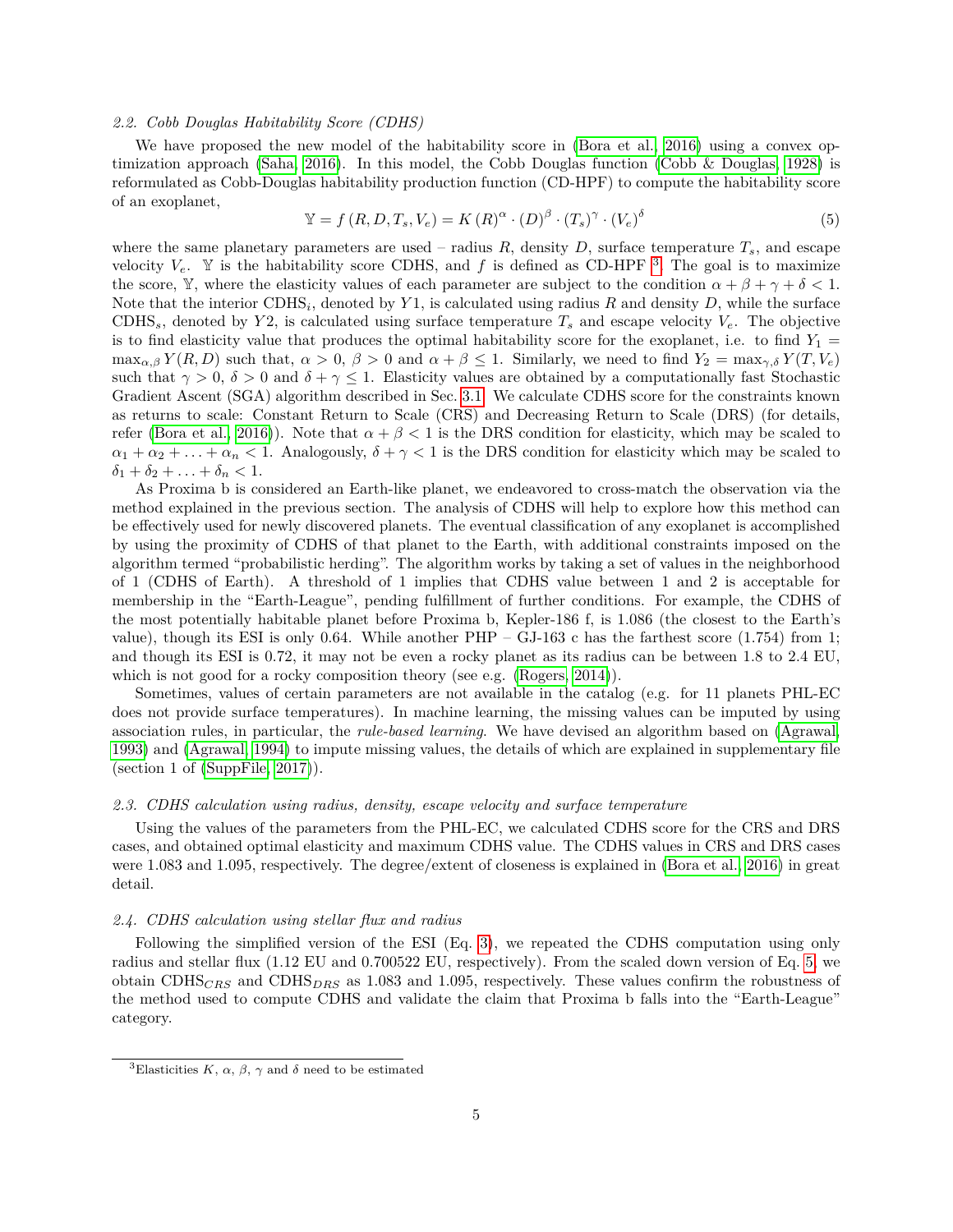### *2.5. CDHS calculation using stellar flux and mass*

The habitability score requires the use of available physical parameters, such as radius, or mass, and temperature, and the number of parameters is not extremely restrictive. As long as we have the measure of the interior similarity – the extent to which a planet has a rocky interior, and exterior similarity – the location in the HZ or the favorable range of surface temperatures, we can reduce (or increase) the number of parameters. Since radius is calculated from an observable parameter – mass, we decided to use the mass directly in the calculation, obtaining CDHS*DRS* as 1.168 and CDHS*CRS* as 1.196. The CDHS achieved using radius and stellar flux (previous subsection) and the CDHS achieved using mass and stellar flux have the same values.

*Remark: Does this imply that stellar flux and planet mass are enough to compute the habitability score as defined by our model? It cannot be confirmed until enough number of clean data samples are obtained containing the four parameters used in the original ESI and CDHS formulation. We plan to perform a full-scale dimensionality analysis as future work*

<span id="page-5-2"></span>The values of ESI and CDHS using different methods are summarized in Table [1.](#page-5-2)

| Parameters Used   | ESI    | $\text{CDHS}_{CBS}$ | $\text{CDHS}_{DRS}$ |
|-------------------|--------|---------------------|---------------------|
| $R, D, T_s, V_e$  | 0.9088 | 1.083               | 1.095               |
| Stellar Flux, $R$ | 0.869  | 1.196               | 1.168               |
| Stellar Flux, $M$ | 0.849  | 1.196               | 1.167               |

Table 1: ESI and CDHS values calculated for different parameters

NOTE: The nicety in the result, i.e. little difference in the values of CDHS, is due to the flexibility of the functional form in the model proposed in [\(Ginde, 2016\)](#page-16-10), and the computation of the elasticities by the Stochastic Gradient Ascent method described in the next section. Using this method led to the fast convergence of the elasticities. Proxima b passed the scrutiny and is classified as a member of the "Earth League".

## <span id="page-5-0"></span>**3. Elasticity computation: Stochastic Gradient Ascent (SGA)**

[\(Bora et al., 2016\)](#page-15-0) used a library function **fmincon** to compute the elasticity values. Here, we have implemented a more efficient algorithm to perform the same task. This was done for two reasons: to be able to break free from the in-built library functions, and to devise a sensitive method which would mitigate oscillatory nature of Newton-like methods around the local minima/maxima. There are many methods which use gradient search, including the one proposed by Isaak Newton. Although theoretically sound, algorithmic implementations of most of these methods face convergence issues in real time due to the oscillatory nature.

We have employed a modified version of the descent, an SGA algorithm, to calculate the optimum CDHS and the elasticities for mass, radius, density and escape velocity (Eq. [5](#page-4-1) in Sec. [2.2\)](#page-4-2). As opposed to the conventional Gradient Ascent/Descent method, where the gradient is computed only once, stochastic version recomputes the gradient for each iteration and updates the elasticity values. Theoretical convergence, guaranteed otherwise in the conventional method, is sometimes slow to achieve though. Stochastic variant of the method speeds up the convergence, justifying its use in the context of the problem (the size of data, i.e. the number of discovered exoplanets, is increasing every day).

Output elasticity  $(\alpha, \beta, \gamma \text{ or } \delta)$  of Cobb-Douglas habitability function is the accentual change in the output in response to a change in the levels any of the inputs. Accuracy in elasticity values is crucial in deciding the right combination for the optimal CDHS, where different approaches are analyzed before arriving at final decision. In the next subsections, we show how the elasticities were computed on the example of *α* and  $\beta$ . Once they are computed, we repeat the procedure to compute other elasticities,  $\gamma$  and  $\delta$ .

## <span id="page-5-1"></span>*3.1. Computing Elasticities via Gradient Ascent*

Gradient Ascent is an optimization algorithm used for finding the local maximum of a function. Given a scalar function  $F(x)$ , gradient ascent finds the max<sub>x</sub>  $F(x)$  by following the slope of the function. This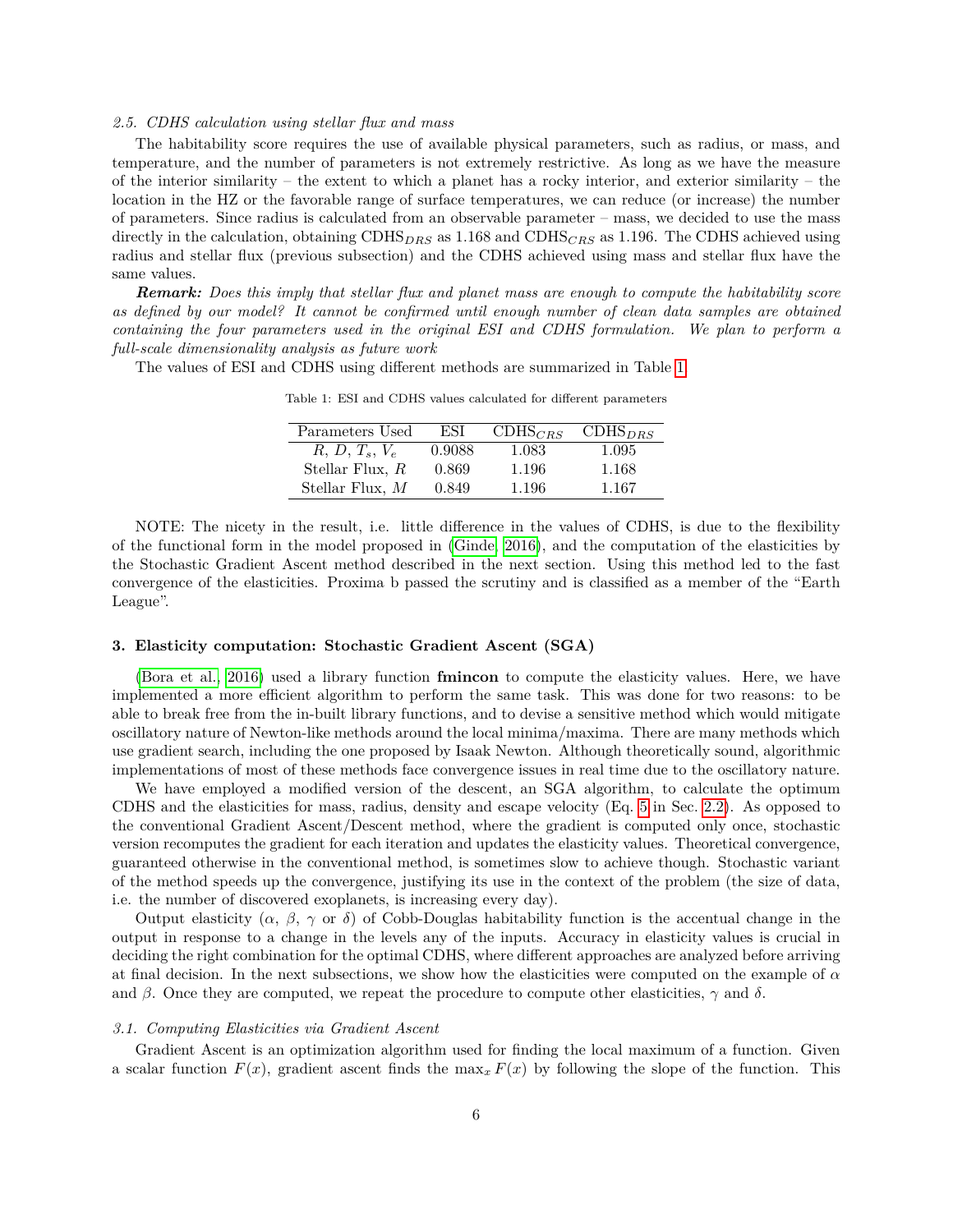algorithm selects initial values for the parameter *x* and iterates to find the new values of *x* which maximizes  $F(x)$  (here CDHS). Maximum of a function  $F(x)$  is computed by iterating through the following step,

$$
x_{n+1} \leftarrow x_n + \chi \frac{\partial F}{\partial x},\tag{6}
$$

where  $x_n$  is an initial value of *x*,  $x_{n+1}$  the new value of *x*,  $\frac{\partial F}{\partial x}$  is the slope of function  $Y = F(x)$  and  $\chi$ denotes the step size, which is greater than 0 and forces the algorithm to make a small jump (descent or ascent algorithms are trained to make small jumps in the direction of the new update). Stochastic variant thus mitigates the oscillating nature of the global optima – a frequent malaise in the conventional Gradient Ascent/Descent and Newton-like methods, such as **fmincon** used in [\(Bora et al., 2016\)](#page-15-0). At this point of time, without further evidence of recorded/measured parameters, it may not be prudent to scale up the CD-HPF model by including more parameters other than the ones used by either ESI or our model. But if it ever becomes a necessity (to utilize more than the four parameters), the algorithm will come in handy and multiple optimal elasticity values may be computed fairly easily.

#### *3.2. Computing Elasticities via Constrained Optimization*

Let the assumed parametric form be  $\log(y) = \log(K) + \alpha \log(S) + \beta \log(P)^4$  $\log(y) = \log(K) + \alpha \log(S) + \beta \log(P)^4$ . Consider a set of data points,

$$
\ln(y_1) = K' + \alpha S'_1 + \beta P'_1
$$
\n
$$
\vdots \qquad \vdots \qquad \vdots \qquad \vdots
$$
\n
$$
\ln(y_N) = K' + \alpha S'_N + \beta P'_N
$$
\n(7)

where  $K' = \log(K)$ ,  $S'_{i} = \log(S'_{i})$  and  $P'_{i} = \log(P'_{i})$ . If  $N > 3$ , this is an over-determined system, where one possibility to solve it is to apply a least squares method. Additionally, if there are constraints on the variables (the parameters to be solved for), this can be posed as a constrained optimization problem. These two cases are discussed below.

**No constraints:** This is an ordinary least squares solution. The system is in the form  $y = Ax$ , where

<span id="page-6-1"></span>
$$
x = \begin{bmatrix} K' & \alpha & \beta \end{bmatrix}^T, \quad y = \begin{bmatrix} y_1 \\ \vdots \\ y_N \end{bmatrix}, \tag{8}
$$

and

$$
A = \begin{bmatrix} 1 & S_1' & P_1' \\ \dots & \dots & \dots \\ 1 & S_N' & P_N' \end{bmatrix} .
$$
 (9)

The least squares solution for  $x$  is the solution that minimizes

$$
(y - Ax)^{T}(y - Ax). \tag{10}
$$

It is well known that the least squares solution to Eq. [\(8\)](#page-6-1) is the solution to the system  $A^T y = A^T A x$ , i.e.  $x = (A^T A)^{-1} A^T y$ . In *Matlab*, the least squares solution to the overdetermined system  $y = Ax$  can be obtained by  $x = A/y$ . Table [2](#page-7-0) presents the results of least squares (**no constraints**) obtained for the elasticity values after performing the least square fitting, while Table [3](#page-7-1) displays the results obtained for the elasticity values after performing the constrained least square fitting; in Table [4,](#page-8-1) the values of CRS and DRS from quadratic programming have been enunciated.

**Constraints on parameters:** This results in a constrained optimization problem. The objective function to be minimized (maximized) is still the same, namely,

$$
(y - Ax)^T (y - Ax). \tag{11}
$$

<span id="page-6-0"></span><sup>4</sup>This is a logarithmic transformation of the standard CDHS model (which has the exponential form).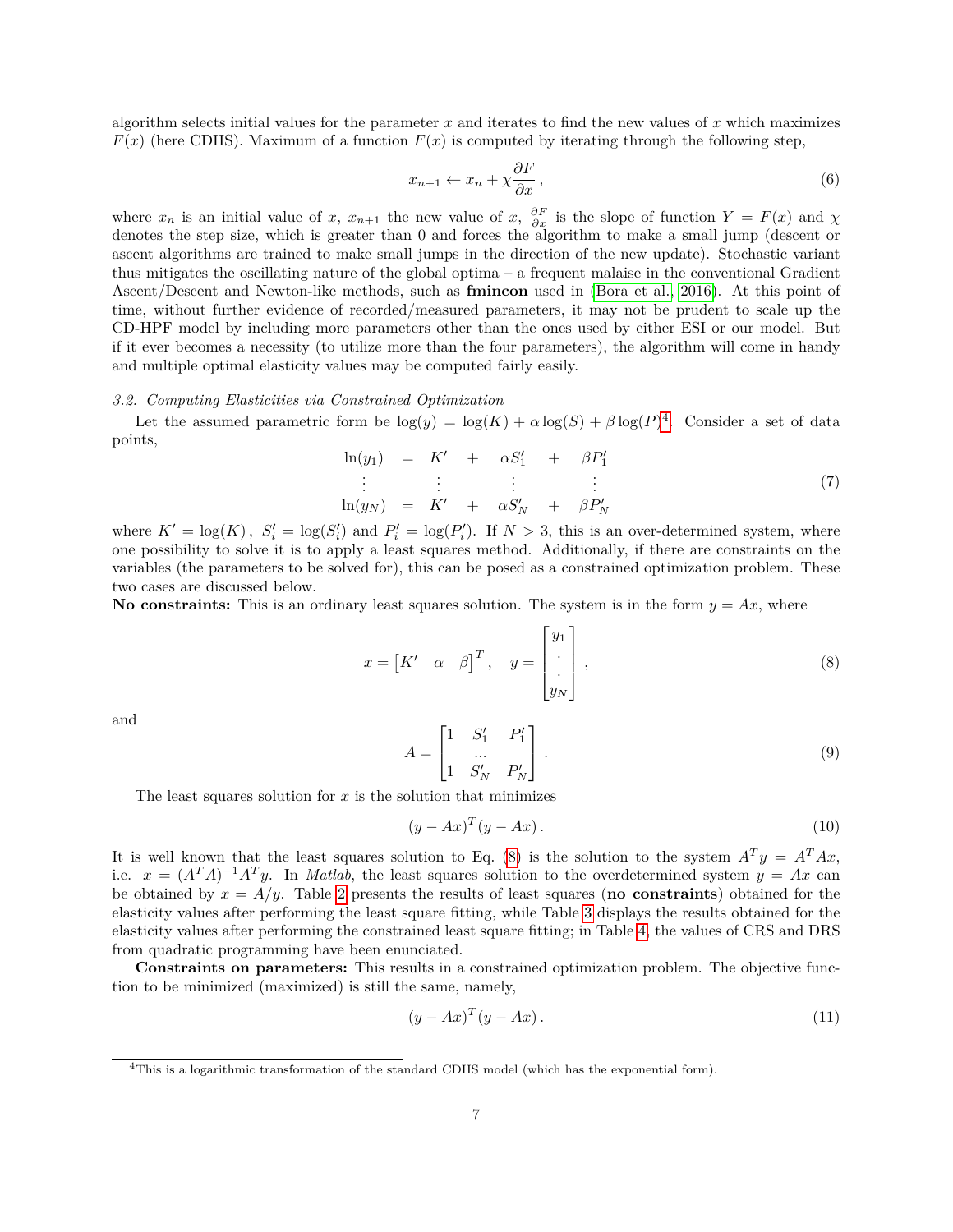<span id="page-7-0"></span>Table 2: Elasticity values for IRS, CRS & DRS cases after performing the least square test (**no constraints**): elasticities *α* and  $\beta$  satisfy the theorem  $\alpha + \beta < 1$ ,  $\alpha + \beta = 1$ , and  $\alpha + \beta > 1$  for DRS, CRS and IRS, respectively, and match the values reported previously in [Bora et al.](#page-15-0) [\(2016\)](#page-15-0).

|          | IRS      | CRS      | DRS      |
|----------|----------|----------|----------|
| $\alpha$ | 1.799998 | 0.900000 | 0.799998 |
| IJ       | 0.100001 | 0.100000 | 0.099999 |

This is a quadratic form in *x*. If the constraints are linear in *x*, then the resulting constrained optimization problem is a quadratic program (QP). A standard form of a QP is

<span id="page-7-2"></span>
$$
\max x^T H x + f^T x, \tag{12}
$$

such that

<span id="page-7-3"></span> $Cx \leq b$ ; Inequality constraint  $C_{eq}x = b_{eq}$ ; Equality constraint.

Suppose the constraints are  $\alpha, \beta > 0$  and  $\alpha + \beta \leq 1$ . The QP can be written as (neglecting the constant term  $y^T y$ 

$$
\max x^T (A^T A)x - 2y^T Ax, \qquad (13)
$$

such that

<span id="page-7-4"></span>
$$
\begin{cases} \alpha > 0, \\ \beta > 0, \\ \alpha + \beta \le 1. \end{cases}
$$
 (14)

For the standard form as given in Eq. [\(12\)](#page-7-2), Eqs. [\(13\)](#page-7-3) and [\(14\)](#page-7-4) can be represented by rewriting the objective function as:

$$
x^T H x + f^T x, \tag{15}
$$

where

$$
H = A^T A \text{ and } f = -2A^T y. \tag{16}
$$

The inequality constraints can be specified as

$$
C = \begin{bmatrix} 0 & -1 & 0 \\ 0 & 0 & -1 \\ 0 & 1 & 1 \end{bmatrix}, \text{ and } b = \begin{bmatrix} 0 \\ 0 \\ 1 \end{bmatrix}.
$$
 (17)

In *Matlab*, the QP can be solved using the function **quadprog**. The results in Table [3](#page-7-1) were obtained by conducting quadratic programming.

<span id="page-7-1"></span>Table 3: Elasticity values for IRS, CRS & DRS cases after performing the least square test (**with constraints**): elasticity values  $\alpha$  and  $\beta$  satisfy the theorem  $\alpha + \beta < 1$ ,  $\alpha + \beta = 1$ , and  $\alpha + \beta > 1$  for DRS, CRS and IRS, respectively, and match the values reported previously [\(Bora et al., 2016\)](#page-15-0).

|          | IRS      | CRS      | DRS      |
|----------|----------|----------|----------|
| $\alpha$ | 1.799998 | 0.900000 | 0.799998 |
|          | 0.100001 | 0.100000 | 0.099999 |

**Using active set:** We have conducted the experiment using active learning technique. This framework is best suited in our case as it can be applied to different performance targets and all types of classifications. The traditional active-set method is divided into two steps, focusing on feasibility and optimality, in that order. Instead of an "ad-hoc" start, active set methods bank on a good "initiator" estimate of the optimal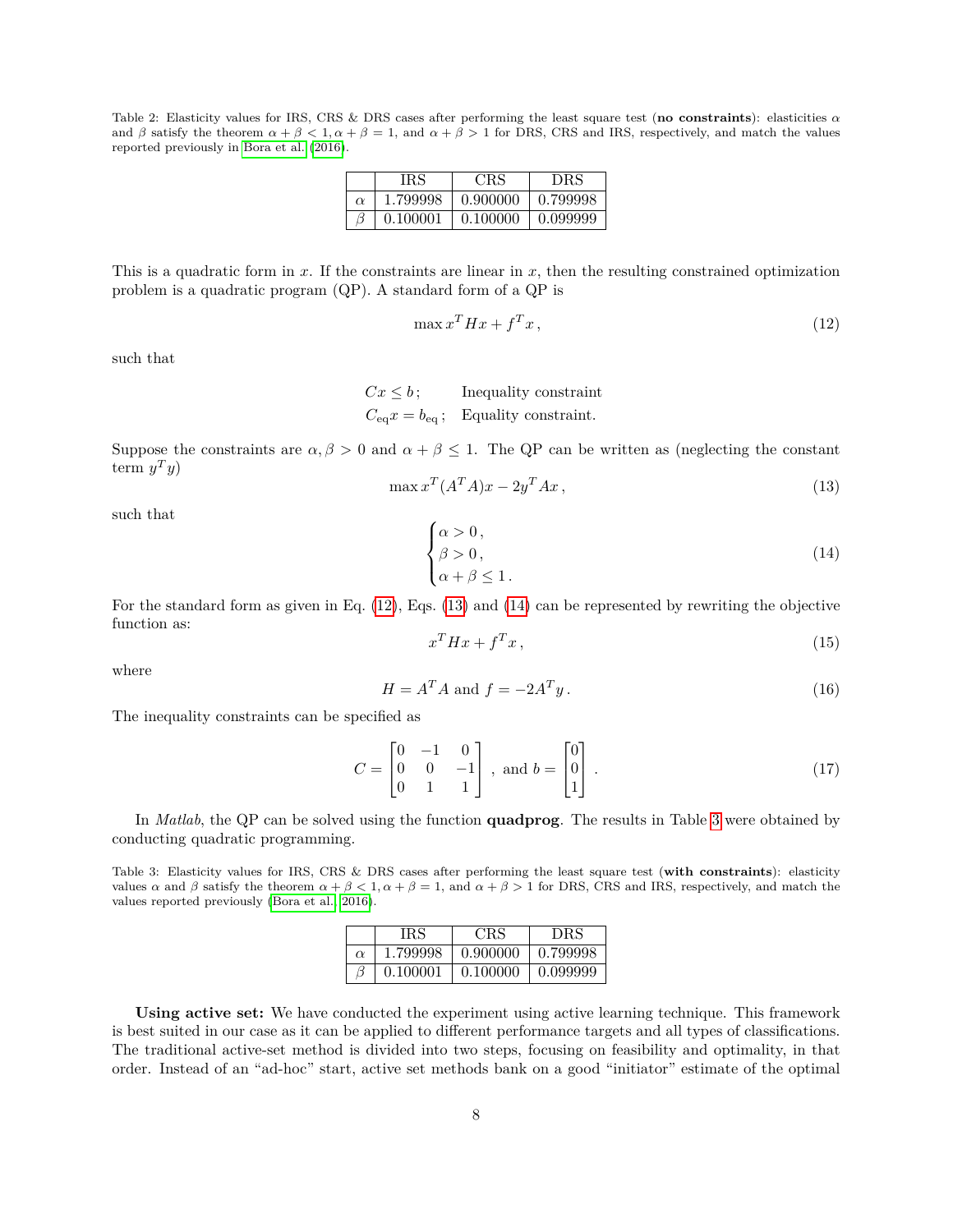<span id="page-8-1"></span>Table 4: Results of quadratic programming by using the active-set learning. Exact match with SGA results and Method 1, which satisfy the conditions of CRS, DRS & IRS i.e. elasticity values  $\alpha$  and  $\beta$  satisfy the theorem  $\alpha + \beta = 1$ ;  $\alpha + \beta < 1$ ;  $\alpha + \beta > 1$ and match the values reported in [\(Bora et al., 2016\)](#page-15-0).

|          | $_{\rm CRS}$ | $_{\mathrm{DRS}}$ |
|----------|--------------|-------------------|
|          |              |                   |
| $\alpha$ | 0.9000       | 0.8000            |
|          | 0.1000       | 0.1000            |

active set. This is well suited for a sequence of quadratic programs to be solved, which is what our constrained optimization problem needs. Active set gave best results out of all the three algorithms which suffices our argument.

By solving the described constrained QP, we find that the result satisfy the condition  $\alpha + \beta \leq 1$  for both CRS and DRS cases, and the condition  $\alpha + \beta \geq 1$  for the IRS case. Elasticities  $\alpha$ ,  $\beta$  and *K* from both computations are very close, supporting our choice of  $\alpha$ ,  $\beta$  and K. Identical results are observed for elasticities  $\gamma$  and  $\delta$  for the surface CDHS. Obtained elasticity values used for computing CDHS are  $\alpha = 0.8$ and  $\beta = 0.1$  for DRS, and  $\alpha = 0.9$  and  $\beta = 0.1$  for CRS cases, respectively. The algorithms are repeated to compute *γ* and *δ*, and a convex combination of interior and surface CDHS is used to calculate the CDHS of Proxima b. The entire process, including classification of all exoplanets post-habitability score computation, is summarized in Appendices.

## <span id="page-8-0"></span>**4. Model Scalability**

In paper [\(Bora et al., 2016\)](#page-15-0), we have shown the theoretical guarantee regarding the conditions on elasticity. However, the scalability of the model (scalability of the theoretical guarantee) depends on the fact that the conditions of global maxima continue to hold even if the number of input parameters increase. In addition, the theoretical guarantee in some cases [\(Saha, 2016\)](#page-15-1) tends to relax when an arbitrary parameter is added to the model. This happens due to curvature violation of the functional form. In other words, if eccentricity (say) is added as one of the input parameters along with surface temperature, density, radius and mass, there needs to be a mathematical guarantee that the conditions on elasticity should scale in the same fashion. This has been illustrated previously via computer simulation. However, there needs to be a theoretical result fortifying the intuitive understanding of the proposed model and the scoring scheme – the CDHS. We define the theorem which lays the foundation for model scalability in the event any parameter is added to the existing model, already accommodating an arbitrary number of parameters. If the conditions of elasticity for a global maxima hold for a fixed set of input parameters (say, *n*), it will continue to hold when the number of parameters is increased by 1 (say,  $n+1$ ). This is an inductive approach, non-traditional but powerful! The proof (given in Section 3 of [\(SuppFile, 2017\)](#page-16-4)) is based on the principle of mathematical induction.

**Theorem:** If global maxima for CDHS, i.e.

$$
\log(Y) = \frac{1}{1 - \sum_{i=1}^{n} \alpha_i} \log \left\{ k \prod_{i=1}^{n} \left( \frac{x_i p}{w_i} \right)^{\alpha_i} \right\}
$$
(18)

holds, then the same condition for the global maxima will continue to hold if an additional input parameter is inserted in the habitability function CD-HPF, i.e., if

$$
\log(Y_{\text{new}}) = \frac{1}{1 - \sum_{i=1}^{n+1} \alpha_i} \log \left\{ k \prod_{i=1}^{n+1} \left( \frac{x_i p}{w_i} \right)^{\alpha_i} \right\}
$$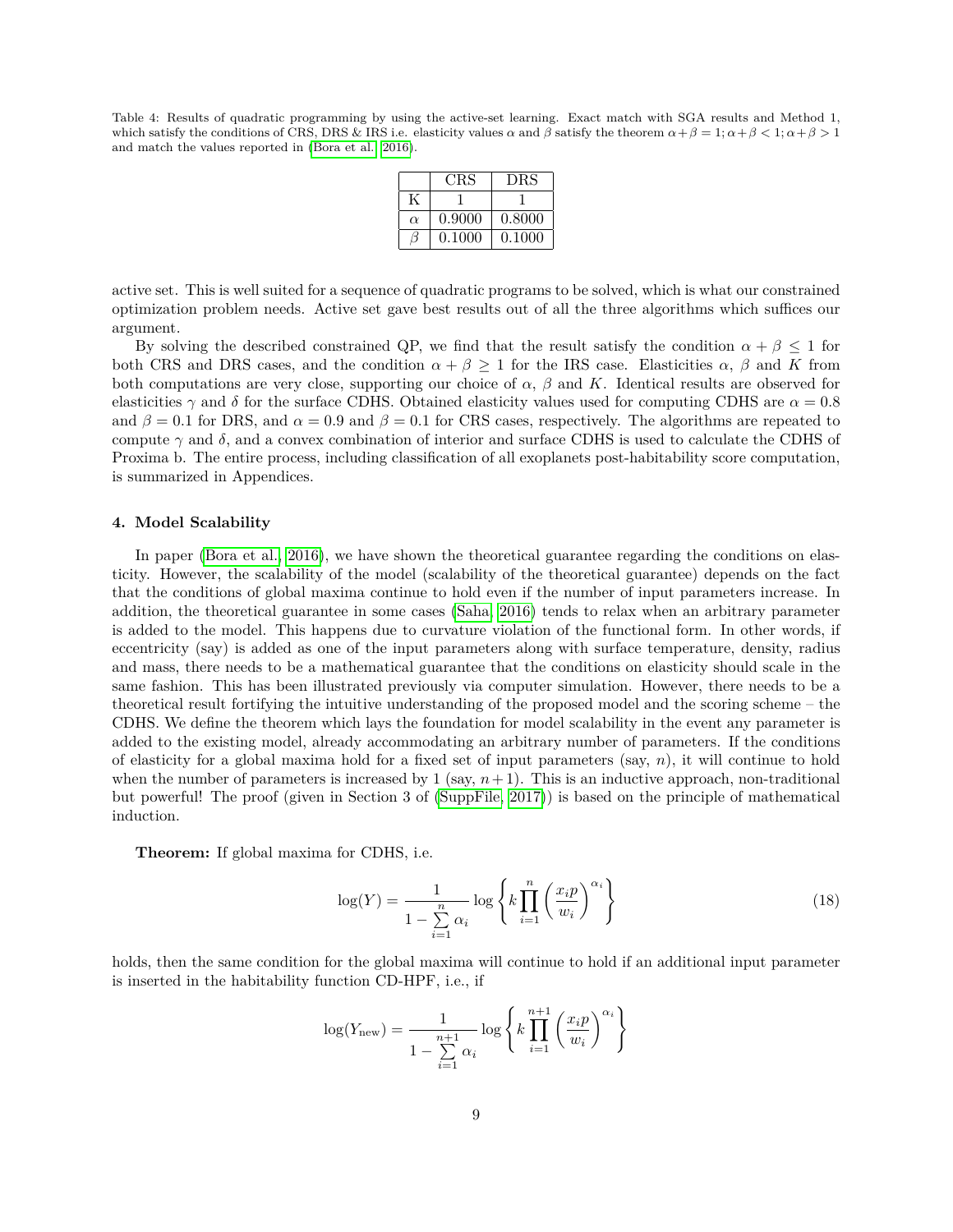holds as well. Further, it follows that the elasticity condition for DRS for  $n + 1$  parameters is true, i.e.  $1 - \sum_{ }^{m+1}$  $\sum_{i=1}^{m+1} \alpha_i > 0$ , if the elasticity condition for DRS for *n* parameters, i.e.  $1 - \sum_{i=1}^{m} \alpha_i$  $\sum_{i=1}^{\infty} \alpha_i > 0$ , holds.<sup>[5](#page-9-1)</sup>

We have investigated the habitability of newly discovered exoplanets via CDHS (Method 1). CDHS leads to a classification scheme (Algorithm 3 in Section 4 of the supplementary material, [\(SuppFile, 2017\)](#page-16-4)) and depends on computing the habitability score of discovered exoplanets. However, the classification problem doesn't have to rely on having numerical values of the response variable of samples under classification. Instead, the hidden relationship between samples may be discovered by construction of the decision rules connecting the feature values of the samples. In the next section, we will explore the habitability classification problem from a supervised learning perspective (Method 2), where a collection of labeled data (exoplanets from the PHL-EC) is used as training set, and Proxima b is used as the test data. We train the machine to learn the features associated with the training and test data and identify the class label of the test data via machine classification algorithm, known as XGBoost. The goal, as stated earlier, is to test the ability of the algorithm to label Proxima b in the "Earth League" with a reasonably high accuracy, thereby establishing the strong correlation between the two different approaches.

# <span id="page-9-0"></span>**5. Classification of Proxima Centauri b via non-functional form: XGBoost, a feature-based learning and classification method**

Here we illustrate a method by which the high habitability score of Proxima b may be predicted by using class labels and features from the PHL-EC. The method XGBoost (eXtreme Gradient Boosting) is a non-metric classifier, and a fairly recent addition to the suite of machine learning algorithms [\(Chen, 2016\)](#page-16-11). Non-metric classifiers are applied in scenarios where there are no definitive notions of similarity between feature vectors.

A typical machine-learning problem processes input data and combines that with the learning algorithm to produce a model as output. Learning implies recognizing complex patterns and making intelligent decisions based on data. The machine comes up with its own prediction rule, based on which a previously unobserved sample would be classified as a certain type, meso or psychroplanets for example, with a reasonable accuracy.

In order to appropriately apply a method (including preprocessing and classification), a thorough study of the nature of the data should be done; this includes understanding the number of samples in each class, the separability of the data, etc. Depending on the nature of the data, appropriate preprocessing and post processing (if needed) methods should be determined along with the right kind of classifier for the task.

# *5.1. Understanding the data to be classified*

The PHL-EC dataset contains more than 3500 samples and is growing steadily: from 1904 samples in November 2015 to 3[6](#page-9-2)35 samples at the time of writing <sup>6</sup>. We have considered 51 features of the data for classifying, and have eliminated the ones that are unimportant for classification, such as the name of the parent star (*S.Name*), the name of the planet (*P.Name*), etc. In the dataset PHL-EC, planets are already segregated into five classes based on their surface thermal properties:

- 1. **Non-Habitable**: planets that do not have thermal properties required to sustain life.
- 2. **Mesoplanet**: planets with a mean global surface temperature between 0◦C and 50◦C a necessary condition for complex terrestrial life. These are generally referred to as Earth-like planets.
- 3. **Psychroplanet**: planets with mean global surface temperature between −15◦C and +10◦C somewhat colder than the optimal temperature for the sustenance of terrestrial life.

<span id="page-9-1"></span><sup>&</sup>lt;sup>5</sup>Remark: The habitability score CDHS is computed using four parameters:  $R$ ,  $D$ ,  $T_s$  and  $V_e$ . If a new parameter from the PHL-EC needs to be added to the CD-HPF, it is important to know if the conditions of global maxima for habitability still holds. The above theorem validates our superposition conclusively.

<span id="page-9-2"></span> $6$ These numbers vary over time. We need these samples to train the classifier, so that it can classify new additions, such as e.g. Proxima b or Trappist-1 planets.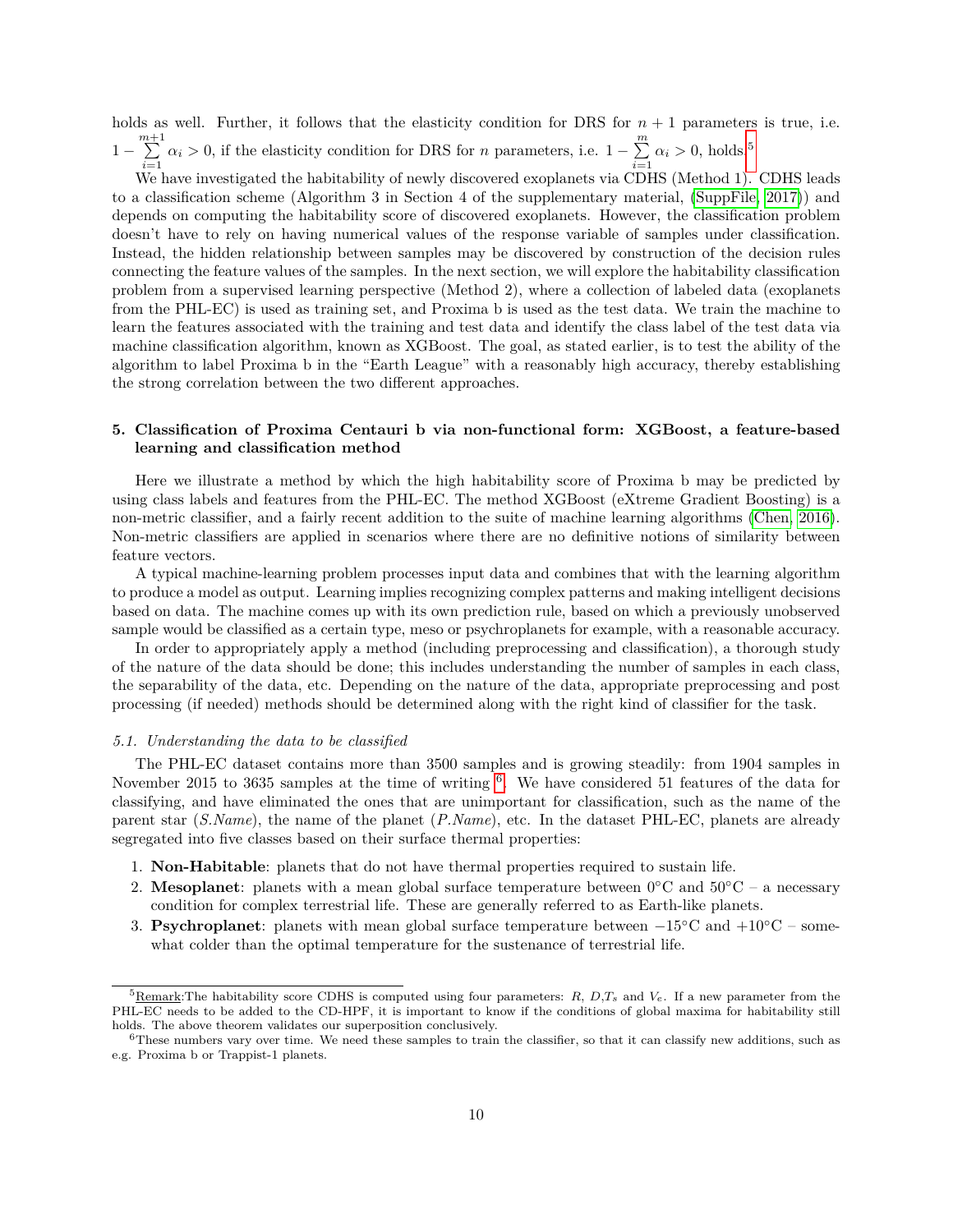- 4. **Thermoplanet**: planets with the temperature in the range of 50◦C 100◦C warmer than the temperature range suited for most terrestrial life.
- 5. **Hypopsychroplanets**: planets with temperature below −50◦C. These planets are too cold for the survival of most terrestrial life.

Out of these, the classes of hypopsychroplanet and thermoplanet have too few samples (only two planets each) and hence are not useful for the analysis. The classification was performed on remaining three classes: psychroplanet, mesoplanet and non-habitable.

A planet having characteristics suitable for inhabitation is still a rare occurrence; naturally, most of the samples in the dataset belong to the class of non-habitable planets (3592 out of 3635). From a data analytic point of view, this is a *data bias* and can lead to overfitting, i.e., when a classifier becomes overly complex and extremely sensitive to the nuances in the data. Overfitting is a problem that needs to be dealt with carefully and not be overlooked as an administrative task. In a dataset such as the PHL-EC, where the number of samples belonging to one class is over a thousand times the total number of samples belonging to all the other classes, just reporting the numeric accuracy obtained by directly feeding the data to train a classifier would be an incorrect methodology.

To counter the potential problems due to the dominance by a single class, we used *artificially balanced* datasets by considering random samples from the classes of non-habitable and mesoplanets with the total number of samples belonging to one class being equal to the number of samples in the psychroplanet class, as it has the least number of samples. Then this balanced dataset was divided in a ratio 9:4 (we found this to be the best ratio), where the larger portion was that of the training set. This cycle of balancing the data set artificially, dividing it, training and testing a classifier was performed multiple times, and the mean accuracy of all the trials was considered to be representative of the potential of a classifier. By artificial balancing, the reported accuracies are also more reliable than without balancing.

We have applied a powerful ensemble classification for the task described above. Boosting refers to the method of combining the results from a set of *weak learners* to produce a *strong* prediction. Generally, a weak learner's performance is close to a random guess. A weak learner divides the job of a single predictor across many weak predictor functions, and optimally combines the votes from all smaller predictors. This helps enhancing the overall prediction accuracy.

XGBoost is a tool developed by utilizing these boosting principles [\(Chen, 2016\)](#page-16-11). XGBoost combines a large number of regression trees with a small learning rate. As regression can be used to model classifiers: here the word *regression* may refer to logistic or soft-max regression for the task of classification. XGBoost uses an ensemble of decision trees. We describe the detailed working principle in Section 6 (XGBoost: An Exploration of Machine Learning based Classification) contained in [\(SuppFile, 2017\)](#page-16-4).

## *5.2. Classification of Data*

As a first step, data from PHL-EC is pre-processed (the authors have tried to tackle the missing values by taking mean for continuous-valued attribute, and mode for categorical attributes). Certain attributes from the database, namely *P.NameKepler, S.nameHD, S.nameHid, S.constellation, S.type, P.SPH, P.interiorESI, P.surfaceESI, P.disc.method, P.disc.year, P.maxmass, P.minmass, P.inclination* and *Habmoon* were removed as these attributes do not contribute to the nature of classification of habitability of a planet. Though individual ESI values (and planetary mass) do contribute to habitability determination, because the data set directly provides total value of *P.ESI* – the global ESI of the planet, these features were neglected. Following this, classification algorithms were applied on the processed data set, where in total 49 features were used.

The pursuit of finding the appropriate classification method for any classification problem requires a lot of experimentation and analysis of the nature of the data. We performed a convex hull test to understand the nature of the data, and found that the data is not linearly separable. Hence, classifiers like SVM (Support Vector Machines), k-NN (k Nearest Neighbors) and LDA (Linear Discriminant Analysis) are not expected to perform well. All these classifiers were tried as candidates for classification; as expected from the convex hull test, they did not perform well. This motivated our choice of Tree-based classifiers and, more specifically, of the XGBoost.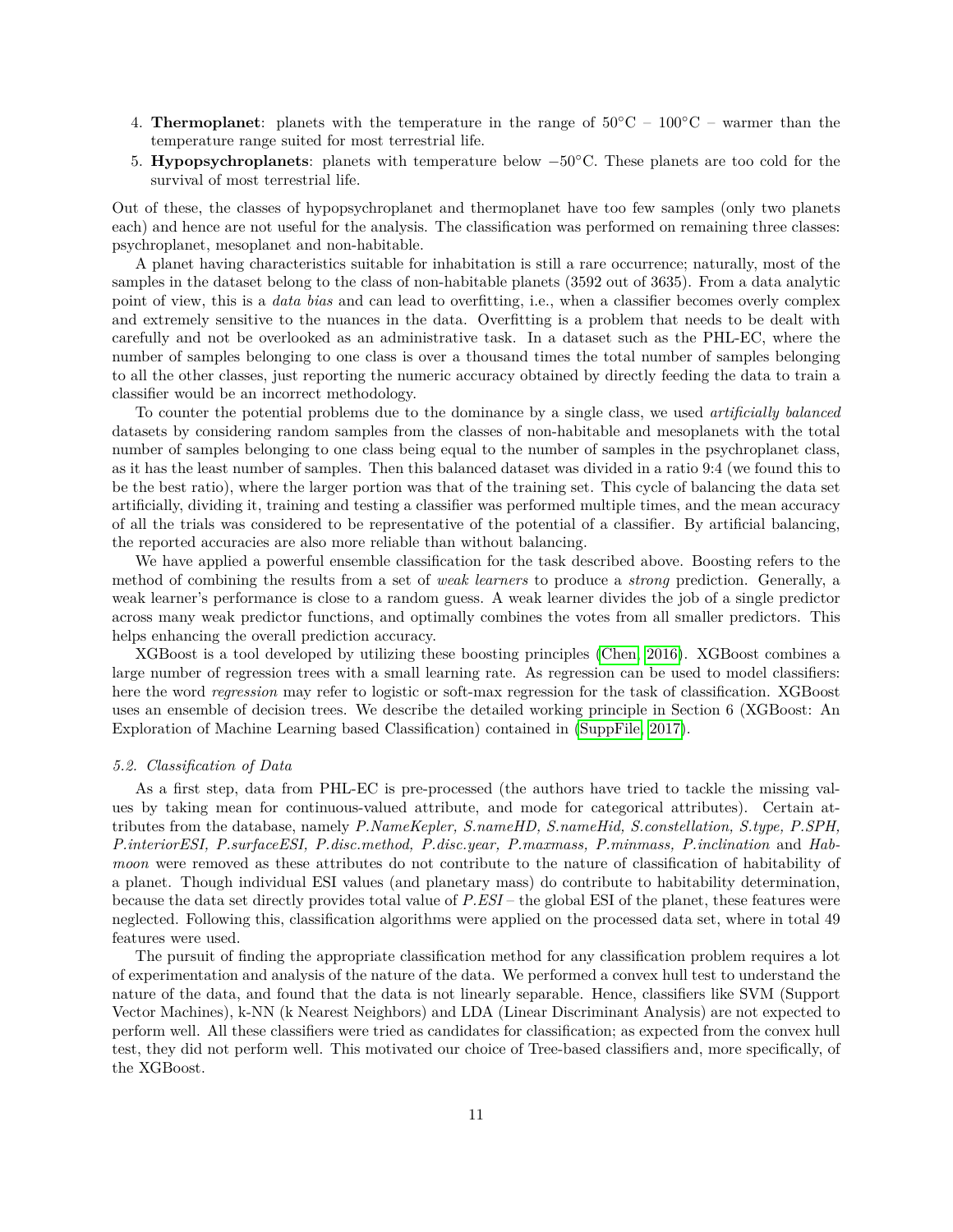After understanding the nature and separability of the data, a more suitable approach was developed. In this whole classification process, the PHL-EC data set had 3411 entries, from the data set obtained in November 2016: 24 entries belonging to class mesoplanet, 13 entries belonging to class psychroplanet, and 33[7](#page-11-1)4 entries belonging to class non-habitable <sup>7</sup>. The number of items in this data set was significantly more than the older data set used to have. Hence, the artificial balancing method was modified. In the new balancing method, all 13 entries from psychroplanet class were considered in a smaller data set, and 13 random and unique entries from each of the other two classes were also considered. Thus, in this case, the number of entries in a smaller, artificially balanced data set was 39. Following this, each smaller data set was balanced in the ratio of 9:4 (training:testing) and 500 iterations of training and testing were performed on each such data set. 500 such data sets were framed for analysis. To sum it up, 2,50,000 iterations of training-testing were performed.

## *5.3. Accuracy of algorithms used to Classify Proxima b*

XGBoost was used to classify the conservative and optimistic samples from the PHL-EC. The ROC (Receiver Operating Characteristic) curve obtained for this classification is shown in Figure [2.](#page-12-1) Each point on the ROC plot represents a sensitivity/specificity pair which corresponds to a particular decision threshold. Sensitivity, or recall, is the the proportion of positive tuples that are accurately identified, and specificity is the the proportion of negative tuples that are correctly identified. A test with non-overlapping classes has an ROC plot that passes through the upper left corner (100% sensitivity, 100% specificity). Therefore, the closer the ROC plot is to the upper left corner, the higher the overall accuracy of the test [\(zweig, 1993\)](#page-16-12).

The accuracy of the XGBoost algorithm used to classify Proxima b was 100%, i.e. there were no false positives or false negatives in its classification. The method of classification was to select Proxima b as the training set and the remaining samples in the catalog as the test set (subject to artificial balancing by under-sampling the non-habitable class).

However, in cases where a dataset exhibits a data bias towards one class, the F-score test statistic is more representative than the accuracy of a classifier. It is used to analyze whether a classifier is able to achieve both high precision and high recall simultaneously (for details on precision, recall, F-score, ROC curves, etc., see [\(Peres, 2015;](#page-16-13) [Rijsbergen, 1979\)](#page-16-14)). The values for precision and recall were calculated to gauge the goodness of the classifier. This was done but considering the psychroplanet and mesoplanet classes as the positive classes one at a time. With respect to the psychroplanet class, the calculated F-score was 0.94, precision was 0.95, and recall was 0.93. With respect to the class of mesoplanets, the F-score was 0.95, precision was 0.93, and recall was 0.97. Using the XGBoost classifier, the class-belongingness of Proxima b to the class of psychroplanets was estimated to be 100%. This is indeed the true class of Proxima b. We can thus say that XGBoost performs the classification remarkably well!

# <span id="page-11-0"></span>**6. The TRAPPIST-1 system**

This section focuses on the application of the same algorithms and methods discussed in previous sections for the classification and CDHS computation of the planets in the TRAPPIST-1 system. The discovery of the TRAPPIST-1 system has caught the attention of the entire astronomy community recently [\(Gillon, 2016;](#page-16-15) [Walkowicz, 2017\)](#page-16-16). TRAPPIST-1 is an ultra-cool dwarf, detected by the 2MASS Sky Survey. Following this study, a series of papers were published [\(Trappist, 2017\)](#page-16-17) by various researchers working on the exoplanets, and for a good reason: all seven planets in the TRAPPIST-1 system are likely Earth-sized and rocky, with the estimated low equilibrium temperatures — due to the exceptionally low stellar luminosity (1/1000th of the Sun), the insolation on the planets is equivalent to the insolation on the terrestrial group, thus allowing the possibility of liquid water on the surface. Three of the planets are within in the stellar habitable zone. Though all planets are most probably tidally locked with the parent star, water could still exist even on the innermost planets [\(Gillon, 2016\)](#page-16-15).

<span id="page-11-1"></span><sup>7</sup>These are different from the numbers reported above. This is natural as discovery of exoplanets is a continuous process. Please note, as and when the catalog is updated, we update the training population as well.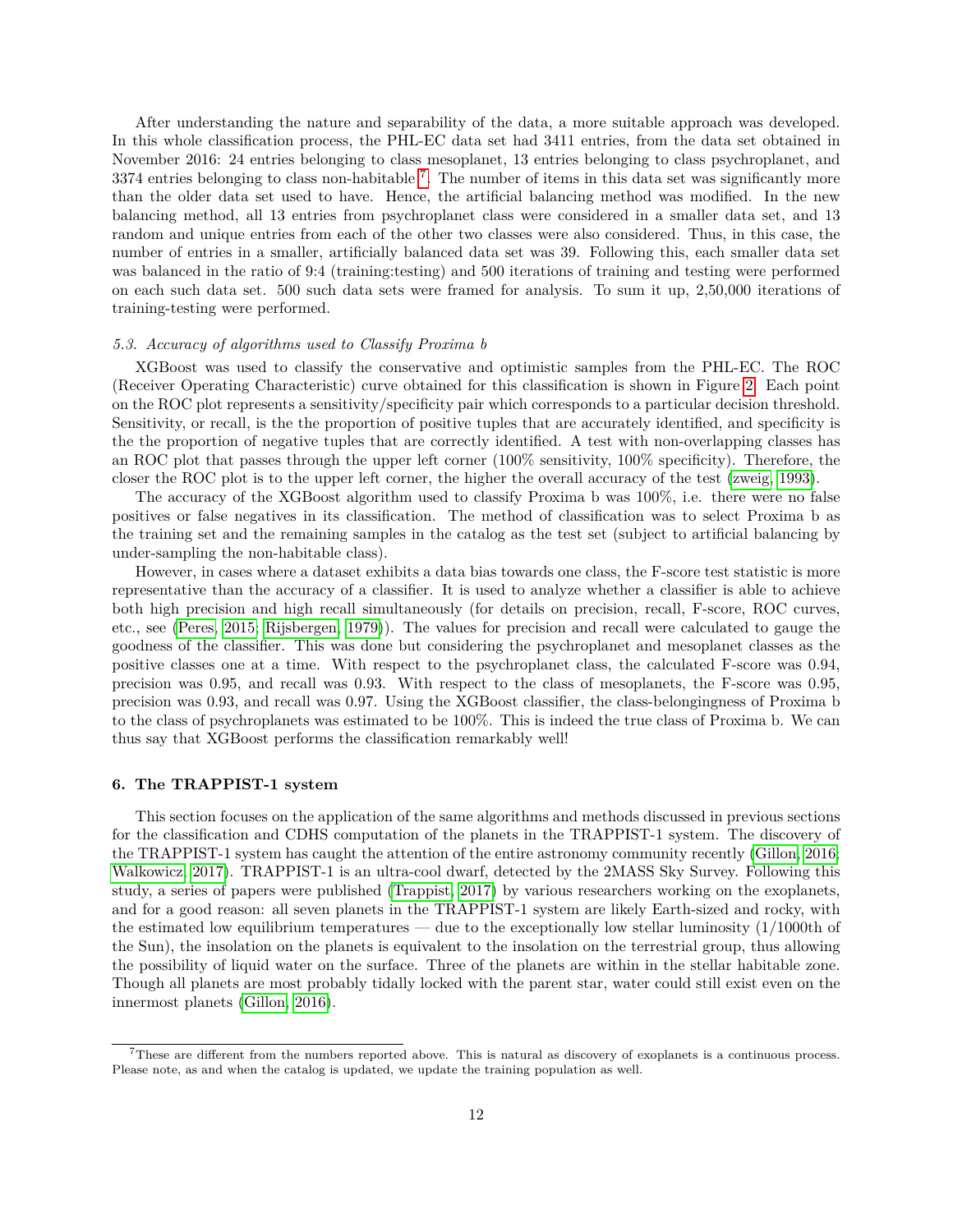<span id="page-12-1"></span>

Figure 2: ROC curve (blue line) for the classification of the conservative and optimistic samples: these samples include Proxima b and Kepler 186-f. The dotted line is the ROC for the case when the performance of the binary classifier is the same as a perfectly random guess. A good numeric representation of ROC curves is the percentage area of the coordinates which falls under the curve (AUC). Here, the AUC is 100%, which indicates a perfect performance of the classifier.

We have used Cobb-Douglas habitability model to compute CDHS of TRAPPIST-1 planets, as well as classify them using K-NN classifier. The result of the experiment is shown in Table [5.](#page-12-2) We conclude from the result (a consequence of Method 1, Figure [1\)](#page-2-0) that the planets are in the "Earth-League".

<span id="page-12-2"></span>Table 5: Observed and calculated parameters of TRAPPIST-1 planets. Physical parameters are given in Earth units (EU). Computed habitability score and class of the planets belonging to planets system satisfy the threshold condition (Algorithm 3). The outcome of the machine learning algorithm fortifies the experimental findings. Please refer to Figure [1](#page-2-0) for visual illustration. Class label 6 implies most likely habitable exoplanets in a probabilistic sense (see Earth-League candidate selection algorithm in Section 4 (Algorithm for Habitability candidacy classification) of [\(SuppFile, 2017\)](#page-16-4) and [\(Bora et al., 2016\)](#page-15-0).)

| Planet       | Mass | Radius | Mean Insolation | Mean $T_s(K)$ | $\text{CDHS}_{DRS}$ | $\text{CDHS}_{CRS}$ | $\rm Class$ | P.ESI |
|--------------|------|--------|-----------------|---------------|---------------------|---------------------|-------------|-------|
| b            | 0.86 | 1.09   | 4.2             | 396.5         | 1.0318              | 1.0410              | 5           | 0.56  |
| $\mathbf{c}$ | 1.38 | 1.06   | 2.25            | 347.9         | 1.14084             | 1.1589              | 5           | 0.73  |
| d            | 0.41 | 0.77   | 1.13            | 292.4         | 0.9642              | 0.8870              | 5           | 0.9   |
| e            | 0.64 | 0.92   | 0.65            | 260.4         | 0.9722              | 0.9093              | 6           | 0.85  |
|              | 0.67 | 1.04   | 0.38            | 229.7         | 0.9803              | 0.9826              | 6           | 0.68  |
| g            | 1.34 | 1.13   | 0.26            | 216.1         | 1.0951              | 1.1085              | 6           | 0.58  |
| h            | 0.35 | 0.75   | 0.14            | 181.8         | 0.9511              | 0.8025              | 5           | 0.45  |

## <span id="page-12-0"></span>**7. Discussion and Conclusion**

The discovery of Proxima b was announced on 24th August 2016 [\(Angala, 2016\)](#page-16-0). Proxima b is, at least, 1.3 times heavier than Earth. According to the PHL-EC, its radius is 1.12 EU, density is 0.9 EU, surface temperature is 262.1 K, and escape velocity is 1.06 EU. These attributes are close to those of the Earth, hence, there are plausible reasons to believe that Proxima b may be a habitable planet. In the PHL-EC data set, Proxima b is classified as a psychroplanet. We have computed the habitability score CDHS of Proxima b using different combination of planetary parameters: radius, density, escape velocity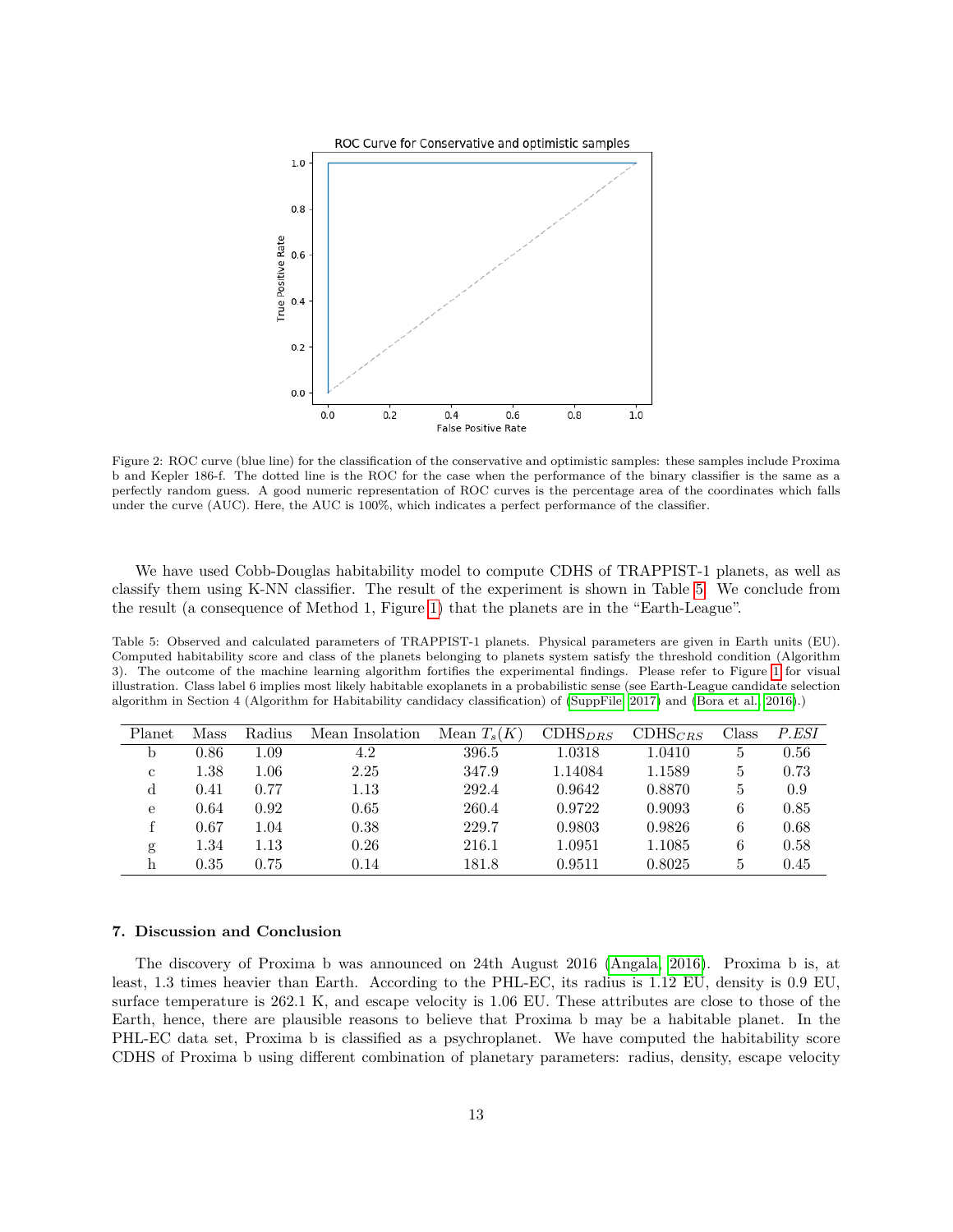and surface temperature; only surface temperature and radius; stellar flux and radius; and stellar flux and mass. According to our classification algorithm, Proxima b falls in the Earth's class – "Earth-League" [\(Bora](#page-15-0) [et al., 2016\)](#page-15-0). Its habitability "floor function value" is 1, and the difference between its CDHS and the Earth's CDHS is within the acceptable threshold of 1, as discussed in the published paper. The classification model XGBoost was used in this work to classify Proxima b with an accuracy of 100% (no false negatives or false positives). The accuracy results provide evidence of the strength of the model to automatically label and classify newly discovered exoplanets, such as Proxima b, or TRAPPIST-1 planets) in this case.

Table 6: Habitability score of Proxima b and Kepler-186 f, two planets most potentially habitable planets before the TRAPPIST-1 system discovery. Earth's ESI and CDHS are both 1 and considered as the baseline. CDHS values of the exoplanets in this table and Table [5](#page-12-2) are significantly closer to the baseline score (Earth's score) compared to the ESI.

| Planet Name        | CDHS (DRS) | CDHS (CRS) | P.ESI |
|--------------------|------------|------------|-------|
| Kepler 186 f       | 1.075074   | 1.086295   | 0.61  |
| Proxima Centauri b | 1.08297    | 1.095255   | 0.87  |

Our algorithm is emphatically exhibiting the validation of the potential habitability of Proxima b, matching with the PHL findings. The robustness of the formula and the solid theory behind the formulation are validated by the proximity of the scores computed for different cases. We have worked on two ways of affirming the habitability score of a planet. Essentially, we answer two questions: "*Is this planet potentially habitable?*" and "*How potentially habitable is this planet?*". These two questions are like the two sides of the same coin. By performing classification, we can affirm if a planet is expected to be potentially habitable or not, and by computing the CDHS, we are basically assigning a number to every planet which reflects its potential habitability. By doing this, in the future, we can gain deeper insights to planet's characteristics, understand what range of scores of the CD-HPF implies which classes of habitability, approximate unobserved attributes of a planet, etc. As the volume of data in the PHL-EC catalog increases with time, a robust automated method must be in place to analyze the data quickly and in an efficient way. An automated system primarily serves two purposes. The first is that it reduces human error in computation. The second, it eradicates the subjectivity that arises when different people try to classify or judge any data sample (here, a planet). One researcher's appraisal of a data sample might not be the same as that of another when evaluated based on general characteristics. However, when an algorithm is used for this, the results will be the same, regardless of which computer the system is deployed on. Hence, the implication of a system like this is the standardization of classification and of multiple ways of evaluating the potential habitability of an exoplanet.

This system may be extended in the future to analyze how the CDHS correlate with the classes of habitability. As there are multiple classes, it would be interesting to see if the CDHS falls into certain ranges for each class. The convergence of the score, however, gives rise to the following questions:

- 1. Are only stellar flux/surface temperature and radius/mass enough to construct a reliable habitability score via machine learning?
- 2. Should a full-scale dimensionality reduction technique be employed (completely data-driven approach) in the future, to analyze the context and validate such a claim?

Context is critical in solving a problem as complex as determining the habitability of discovered exoplanets. We mention with great regard the advances and contributions made by Dirk Schulze-Makuch, Abel Mendez, and other researches working in this field. In contrast to the ESI metric, our approach is entirely data-driven and inspired by machine learning. Our methods and algorithm cross-match the observation that Proxima b falls in the Earth category and is potentially habitable. This is an ample testimony of the efficacy of the proposed work.

CD-HPF is a novel metric of defining habitability score for exoplanets. It needs to be noted that the authors perceive habitability as a probabilistic measure, or a measure with varying degrees of certainty. Therefore, the construction of different classes of habitability classes 1 to 6 is contemplated, corresponding to measures as "most likely to be habitable" as Class 6, to "least likely to be habitable" as Class 1. As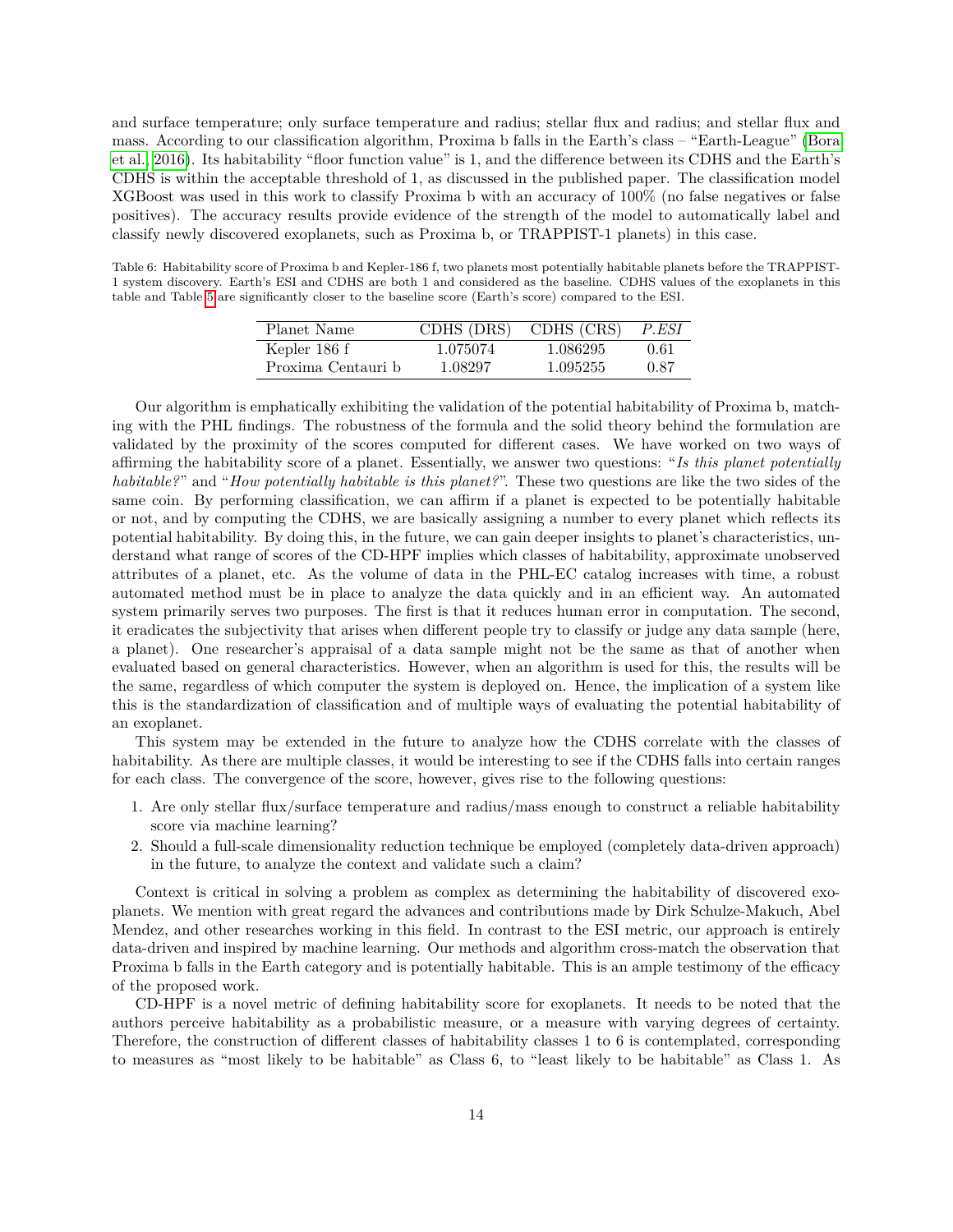<span id="page-14-0"></span>Table 7: Summary of results of both methods: samples which are labeled as Class 6, an indicator of potential habitability are also predicted as habitable: the outcome of both approaches matches. For example, Trappist 1-e which is labeled as psychroplanet by Method 2 with 100% accuracy is also in Class 6 (most likely habitable class, [\(Bora et al., 2016\)](#page-15-0)) according to the classification method 1. Kepler 186 f could not be tested with a classifier as it belongs to the class of *hypopsychroplanets*, which has a total of only three samples. Thus, it is unsuitable to test the classification algorithms on.

| Exoplanet    | Method 1: Explicit Score Calculation |              |                | Method 2: Classification by XGBoost |                 |
|--------------|--------------------------------------|--------------|----------------|-------------------------------------|-----------------|
|              | $CDHS_{DRS}$                         | $CDHS_{CRS}$ | Class Category | Accuracy $\overline{(\%)}$          | Predicted Class |
| Kepler 186 f | 1.075074                             | 1.086295     | 6              |                                     |                 |
| Proxima b    | 1.08297                              | 1.095255     | 6              | 100.0                               | psychroplanet   |
| TRAPPIST-1 b | 1.0318                               | 1.0410       | 5              | 89.6                                | non-habitable   |
| TRAPPIST-1 c | 1.14084                              | 1.1589       | 5              | 88.4                                | non-habitable   |
| TRAPPIST-1 d | 0.9642                               | 0.8870       | 5              | 100.0                               | mesoplanet      |
| TRAPPIST-1 e | 0.9722                               | 0.9093       | 6              | 100.0                               | psychroplanet   |
| TRAPPIST-1 f | 0.9803                               | 0.9826       | 6              | 99.7                                | psychroplanet   |
| TRAPPIST-1 g | 1.0951                               | 1.1085       | 6              | 82.3                                | psychroplanet   |
| TRAPPIST-1 h | 0.9511                               | 0.8025       | 5              | 95.1                                | non-habitable   |

a further illustration, classes 6 and 5 seem to represent the identical patterns in habitability, but they do not! Class 6 – the "Earth-League" – is different from Class 5 in the sense that it satisfies the additional conditions of thresholding and probabilistic herding and, therefore, ranks higher on the habitability score. This is in stark contrast to the binary definition of exoplanets being "habitable or non-habitable", and a deterministic perception of the problem itself. The approach therefore required classification methods that are part of machine learning techniques and convex optimization — a sub-domain strongly coupled with machine learning. Cobb-Douglas function and CDHS are used to determine habitability and the maximum habitability score of all exoplanets with confirmed surface temperatures in the PHL-EC. Global maxima are calculated theoretically and algorithmically for each exoplanet, exploiting intrinsic concavity of CD-HPF and ensuring no curvature violation. Computed scores are fed to the attribute enhanced K-NN algorithm — a novel classification method, used to classify the planets into different classes to determine how similar an exoplanet is to Earth. The authors would like to emphasize that, by using classical K-NN algorithm and not exploiting the probability of habitability criteria, the results obtained were pretty good, having 12 confirmed potentially habitable exoplanets in the "Earth League". We have created a web page (https://habitabilitypes.wordpress.com/) for this project to host all relevant data and results: sets, figures, animation video and a graphical abstract. The web page contains the full customized catalog of all confirmed exoplanets with class annotations and computed habitability scores. The catalog is built with the intention of further use in designing statistical experiments for the analysis of the correlation between habitability and the abundance of elements (this work is briefly outlined in [\(Safonova, 2016\)](#page-16-18)). It is a very important observation that our algorithm and method give rise to a score metric, CDHS, which is structurally similar to the PHI (Planetary Habitability Index; [\(Schulze-Makuch et al., 2011\)](#page-16-5)) as a corollary in the CRS case (when the elasticities are assumed to be equal to each other). Both are geometric means of the input parameters considered for the respective models.

CD-HPF uses four parameters (radius, density, escape velocity and surface temperature) to compute habitability score, which by themselves are not sufficient to determine habitability of exoplanets. Sometimes, there is a missing data in the catalogs, such as the case with 11 rocky planets mentioned in Section [2B](#page-3-0). The unknown surface temperatures (or other parameters) can be estimated using various statistical models. In addition, parameters such as e.g. orbital period, stellar flux, distance of the planet from host star, etc. may be equally important to determine the habitability. Future work may include incorporating more input parameters to the Cobb-Douglas function, coupled with tweaking the attribute-enhanced K-NN algorithm by checking an additional condition. Cobb-Douglas, as proved, is a scalable model and doesn't violate curvature with additional predictor variables. However, it is pertinent to check for the dominant parameters that contribute more towards the habitability score. This can be accomplished by computing percentage contributions to the response variable – the habitability score. We would like to conclude by stressing on the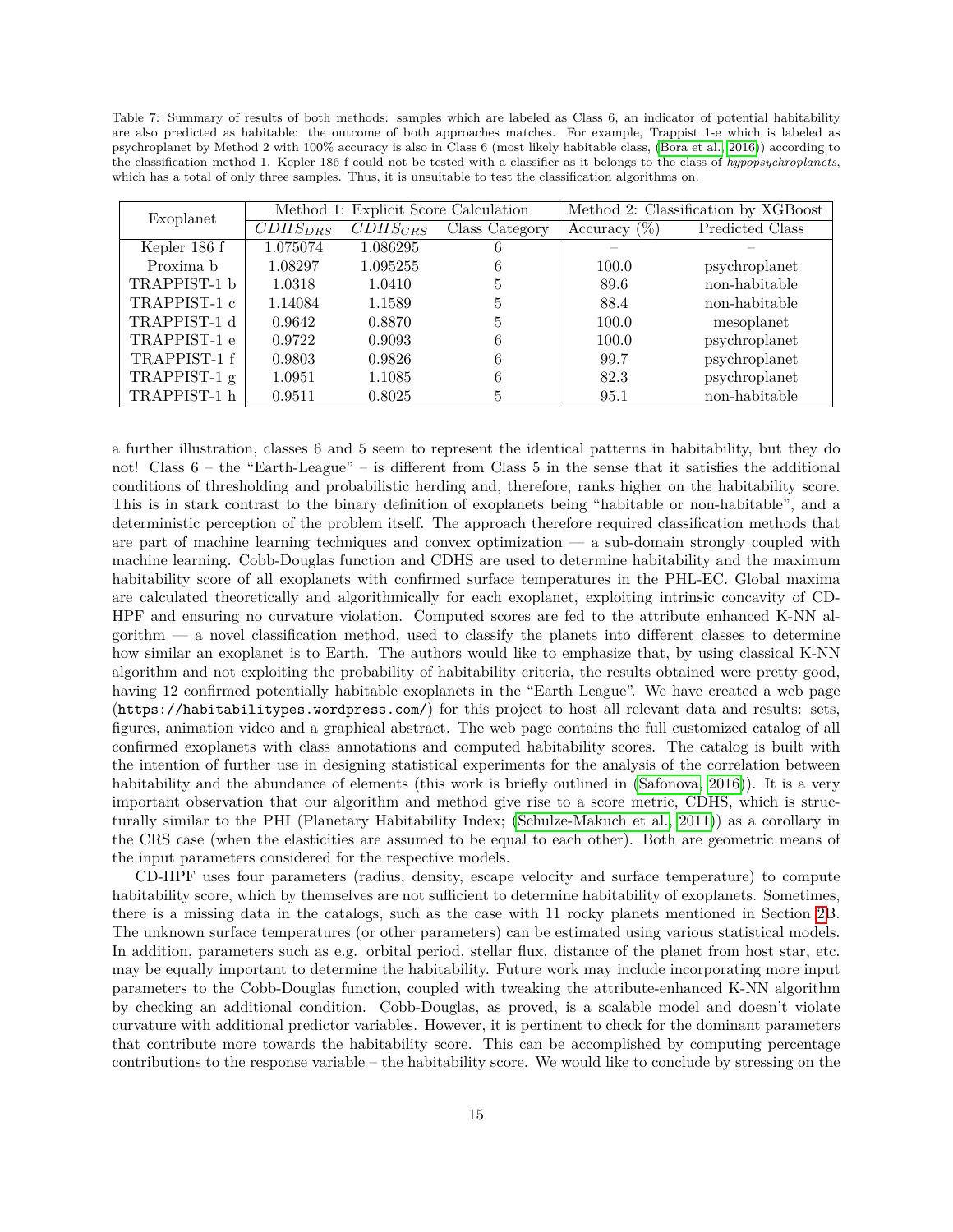efficacy of the method of using a few of the parameters rather than sweeping through a host of properties listed in the catalogs, effectively reducing the dimensionality of the problem.

To sum up, CD-HPF and CDHS turn out to be self-contained metrics for habitability. We would like pose the following questions in this context:

- How the two approaches coincide/converge?
- What is the implication in the overall scientific context?

The CDHS of Kepler 186-f planet turns out to be very close to the Earth's. The habitability potential of Kepler 186-f, estimated via Earth similarity, was computed by the explicit approach (Method 1, Figure [1\)](#page-2-0). The implicit approach (Method 2, Figure [1\)](#page-2-0) assigns Kepler 186-f the label of a habitable class of exoplanets. We observe the identical scenario in the case of the TRAPPIST-1 system, where the CDHS of the TRAPPIST-1 planets align with expected class labels.

The concept of developing a classifier based on our growing knowledge of exoplanets is intriguing. There is no reason why such an approach shouldn't work, other than to think that of the large number of possible habitable exoplanets. We have parameters based on only one example that is known to be habitable and in that regard assume that all non-Earth like exoplanets are non-habitable. Our definition of habitability may need to be refined as we find more truly habitable planets.

We make use of stochastic gradient ascent to find local maxima. Evolutionary algorithms may also be used to track dynamic functions of the type that allow for the oscillation that are instead mitigated with SGA. Additionally, we make use of 49 features through XGBoost. The results suggest that the use of Proxima b for training and remaining samples in the catalog for testing performed well with XGBoost (AUC 1.0) which is surprisingly good. We wonder a neural network may work as well. If XGBoost has AUC *>* 0*.*99 on training, one would expect even a vanilla feed-forward neural network trained with back propagation would have similar accuracy. Additionally, it would be interesting to try a fuzzy approach on this problem where planets have membership in all class labels but just to differing degrees. Given the sparsity of our knowledge about planets, their features, and habitability, a fuzzy approach may be worth exploring and comparative analysis with traditional classification approaches may be documented.

Rapid discoveries of exoplanets notwithstanding, it is unrealistic and premature to predict how Earthlike are the conditions on any planet on the basis of the scant data. The best case scenario is to adduce a list of optimistic targets for future detailed missions. This manuscript achieves that goal by combining physical observations, mathematical rigor and machine learning techniques. However, our approach might pay rich dividends as encouraging observations have been reported very recently, [\(Bourrier et al., 2017\)](#page-16-19). Space Telescope Imaging Spectrograph (STIS) has been used to study the amount of ultraviolet radiation received by the TRAPPIST-1 planets. This helps determine the water content of the seven planets. The three planets within the star 's habitable zone, TRAPPIST- 1e, f and g may possess abundant amounts of water on their surfaces indicating habitability. We predict the same using machine learning and sophisticated modeling reported in the main paper and the supplementary file, (section 5 of [\(SuppFile, 2017\)](#page-16-4)). By earth similarity approach (Method 1, Figure [1\)](#page-2-0), we obtain the habitability scores of TRAPPIST-1e, f and g close enough to Earth (within two decimal places,Table [7\)](#page-14-0). These planets are also classified as habitable by boosted tree learning (Method 2, Figure [1,](#page-2-0) Table [7\)](#page-14-0). This is definitely encouraging.

# **References**

#### **References**

<span id="page-15-1"></span>Saha S., Sarkar J., Dwivedi A., Dwivedi N., Anand M. N., Roy R., 2016. A novel revenue optimization model to address the operation and maintenance cost of a data center. *Journal of Cloud Computing*, 5:1, 1-23.

<span id="page-15-0"></span>Bora, K., Saha, S., Agrawal, S., Safonova, M., Routh, S., Narasimhamurthy, A., 2016. CD-HPF: New Habitability Score via Data Analytic Modeling. *Astronomy and Computing*, 17, 129